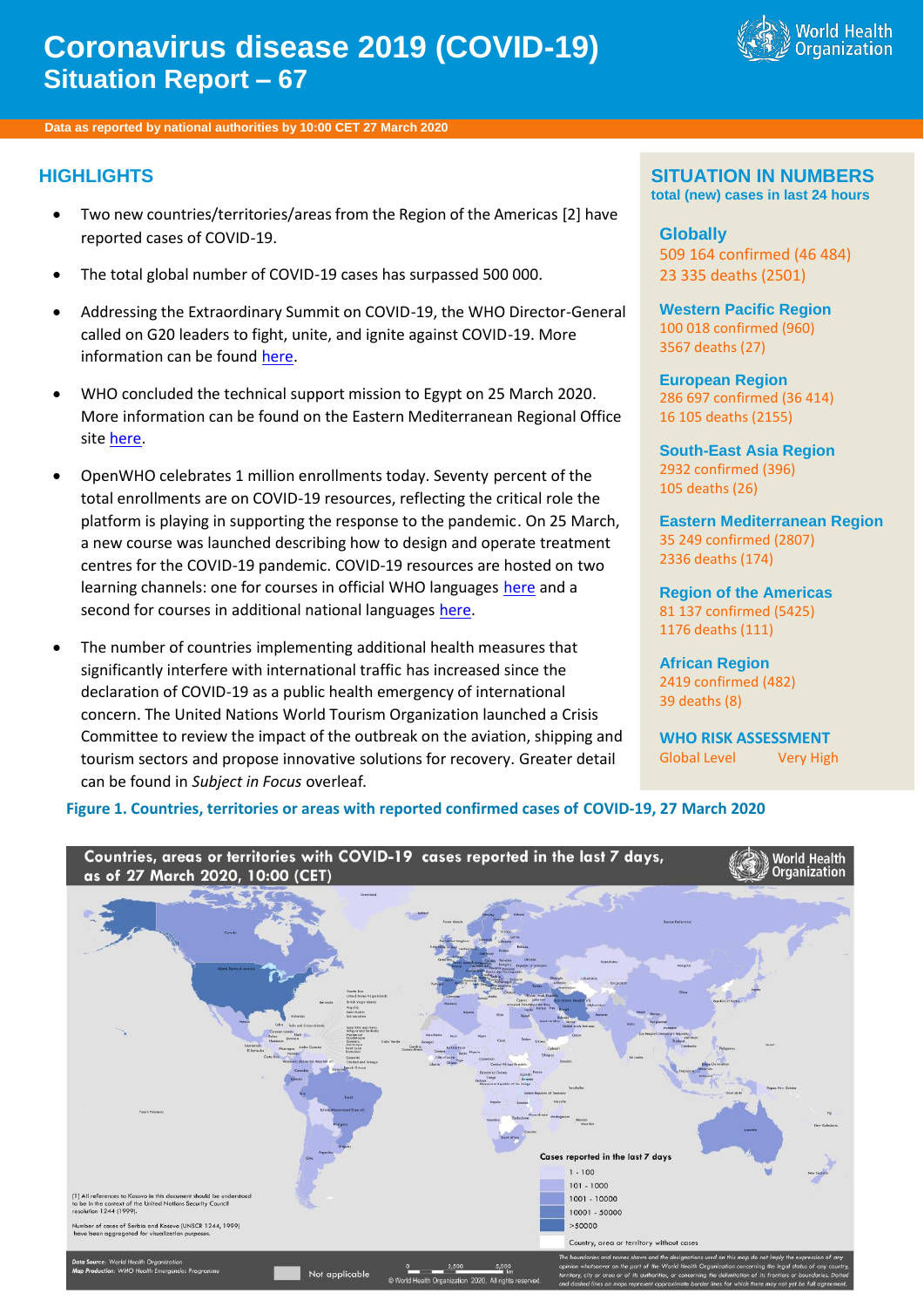# **SUBJECT IN FOCUS: Additional health measures significantly interfere with international traffic**

As of 25 March, 136 countries have implemented additional health measures that significantly interfere with international traffic as defined under Article 43 of the International Health Regulations (2005) (Table 1).

|                             | Announcement posted on the WHO Event Information Site (EIS) |                          |                          |                          |                                             |                          |                                       |                   |         |  |
|-----------------------------|-------------------------------------------------------------|--------------------------|--------------------------|--------------------------|---------------------------------------------|--------------------------|---------------------------------------|-------------------|---------|--|
| <b>WHO</b><br><b>Region</b> | 6 Feb                                                       | 12 Feb                   | 21 Feb                   | 28 Feb                   | 5 Mar                                       | 12 Mar                   | 19 Mar                                | 26 Mar            | reports |  |
| <b>AFR</b>                  | $\overline{a}$                                              | $\mathbf{1}$             | $\blacksquare$           | $\overline{\phantom{a}}$ | ٠                                           | $\overline{\phantom{a}}$ | $\overline{\phantom{a}}$              | 22(#)<br>1 update | 23      |  |
| <b>AMR</b>                  | 10                                                          | 2                        | $\overline{\phantom{a}}$ | $\overline{\phantom{a}}$ | $1*$<br>$5*$<br>updates                     | $\mathbf{1}$             | 11<br>12 updates                      | 6<br>17 updates   | 31      |  |
| <b>EMR</b>                  | $\overline{\phantom{a}}$                                    | $\mathbf{1}$             | $\overline{\phantom{a}}$ | $1*$<br>$1*$ update      | $1*$                                        | $\overline{\phantom{a}}$ | $\mathbf{1}$<br>1 update              | $\mathbf{1}$      | 5       |  |
| <b>EUR</b>                  | $\overline{2}$                                              | $\mathbf{1}$             | $\overline{2}$           | $5(3*)$<br>$1*$ update   | $2*$                                        | 5<br>3 updates           | 18<br>19 updates                      | 6<br>20 updates   | 41      |  |
| <b>SEAR</b>                 | $\mathbf{1}$                                                | $\overline{\phantom{a}}$ | $\overline{\phantom{a}}$ | $\overline{\phantom{a}}$ | $\overline{\phantom{a}}$                    | $\qquad \qquad -$        | 6                                     | 4<br>8 updates    | 11      |  |
| <b>WPR</b>                  | 9                                                           | 3                        | $\overline{2}$           | $1*$<br>$6*$<br>updates  | $\overline{\phantom{a}}$<br>$8*$<br>updates | 3 updates                | $\overline{\phantom{a}}$<br>4 updates | 8<br>12 updates   | 25      |  |
| <b>TOTAL</b>                | 22                                                          | 8                        | 4                        | 7                        | 4                                           | 6                        | 38                                    | 47                | 136     |  |

### **Table 1. Number of States Parties officially reporting additional health measures that significantly interfere with international traffic (i.e. more than 24h delay), under Article 43 of the IHR (2005) (by WHO region)**

NOTE 1: numbers in parenthesis illustrate the number of reports – new or updates - received since previous announcement; NOTE 2: (\*) designates that the State Party reports on measures directed to other countries in addition to China. Since 17 March, all countries report measures towards more than one country. NOTE 3: (#) Supporting document to be provided by Country or Regional Office. NOTE 4: AFR = African Region; AMR=Americas Region; EMR= Eastern Mediterranean Region; EUR= European Region; SEAR= South-East Asia Region; and WPR= Western Pacific Region

WHO has shared information with Member States every week since 6 February 2020 through the Event Information Site, a secure platform accessible by national IHR focal points and United Nations (UN) agencies. The majority of measures relate to the denial of entry of passengers from countries experiencing outbreaks, followed by flight suspensions, visa restrictions, border closures, and quarantine measures. Figure 1 shows the cumulative number of restrictions in relation to the time of the declaration of COVID-19 as a public health emergency of international concern (30 January 2020), and the characterization of the situation as a pandemic (11 March 2020).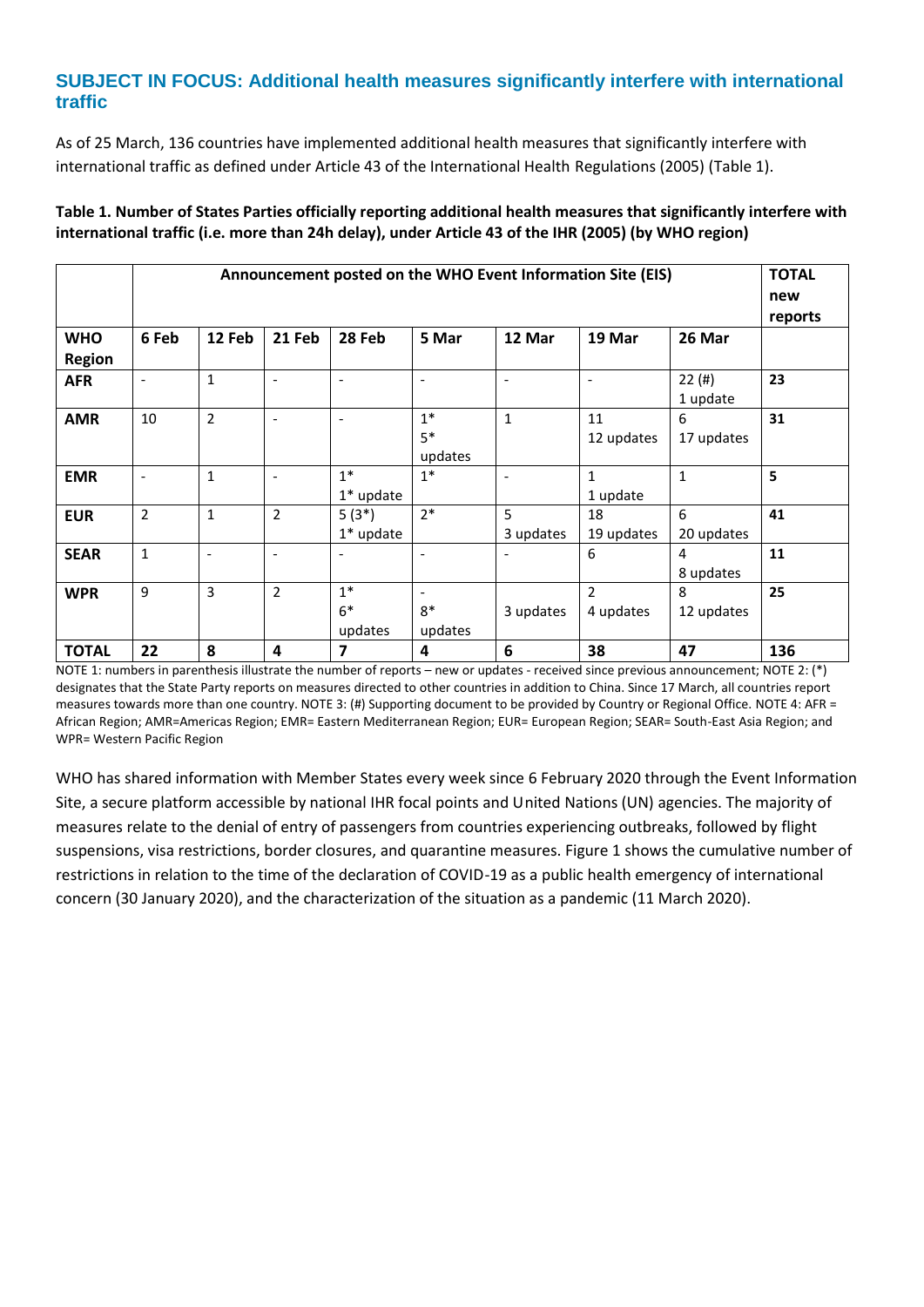

#### **Figure 1. Cumulative number of reported additional health measures**

WHO has maintained weekly technical coordination with the aviation and tourism sectors. Interim guidance on the management of ill travellers at Points of Entry was [published](https://www.iata.org/en/iata-repository/publications/economic-reports/third-impact-assessment/) on 19 March. IATA recently published the third economic analysis, providing estimates of the economic impact of these travel restrictions. On 25 March, the UN World Tourism Organization launched a [Crisis Committee,](https://www.unwto.org/unwto-convenes-global-tourism-crisis-committee) bringing together actors from the aviation, shipping and tourism sectors to review the impact of the outbreak on these sectors and propose innovative solutions for recovery. WHO has a technical advisory role in this committee.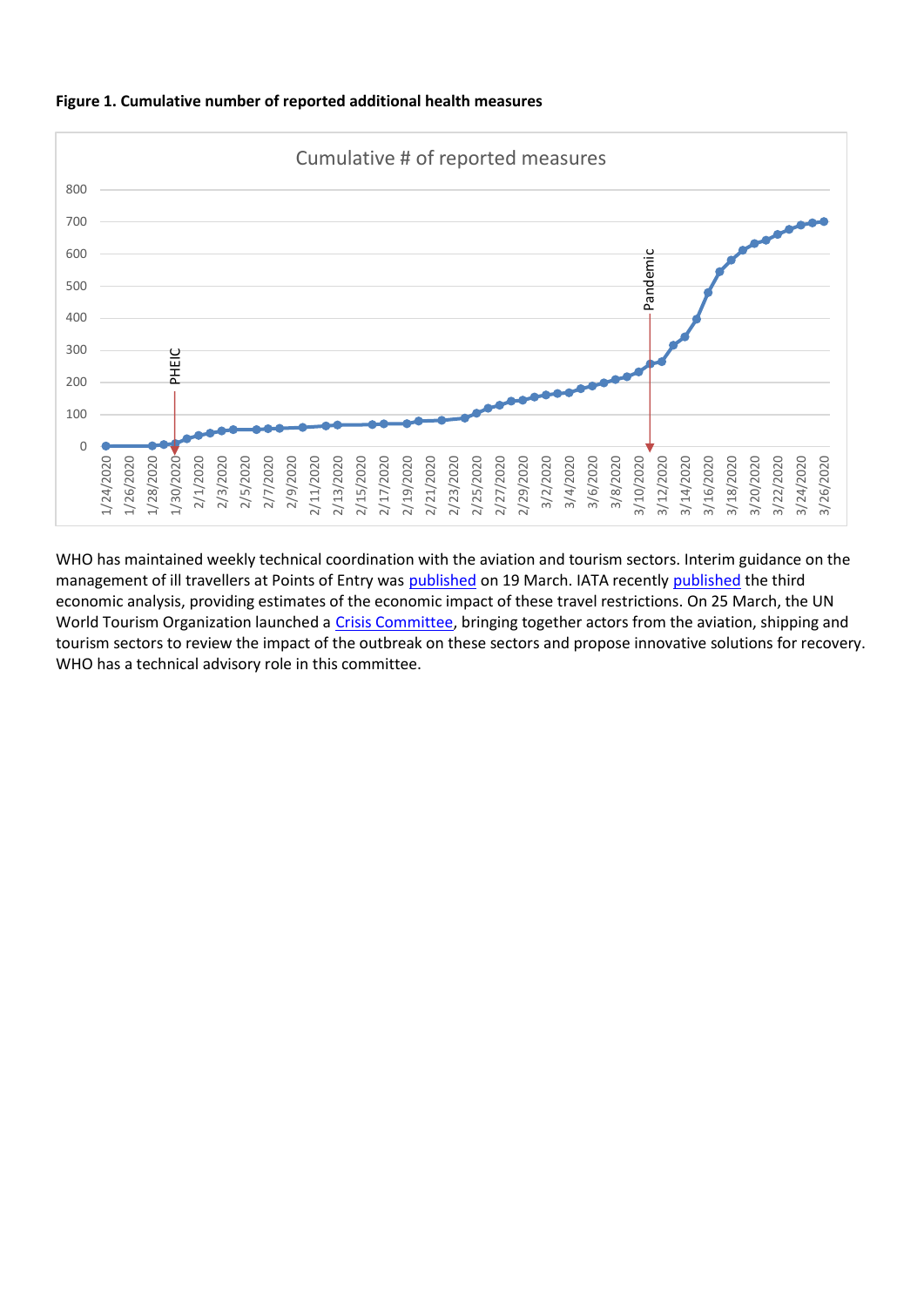# **SURVEILLANCE**

**Table 2. Countries, territories or areas with reported laboratory-confirmed COVID-19 cases and deaths. Data as of 27 March 2020\***

| Territory/Area <sup>+</sup><br>classification <sup>§</sup><br>deaths<br>$†$ cases<br>deaths<br>new cases<br><b>Western Pacific Region</b><br>82078<br>China<br>117<br>3298<br>5<br>Local transmission<br>$\pmb{0}$<br>8<br>$\mathbf 0$<br>Republic of Korea<br>9332<br>91<br>139<br>Local transmission<br>$\mathbf 0$<br>Australia<br>2985<br>186<br>$\overline{2}$<br>Local transmission<br>13<br>2031<br>235<br>23<br>4<br>$\mathbf 0$<br>Malaysia<br>Local transmission<br>0<br>$\mathbf{1}$<br>1387<br>96<br>46<br>Local transmission<br>Japan<br>7<br>45<br>$\mathbf 0$<br>Philippines<br>707<br>71<br>Local transmission<br>683<br>52<br>$\overline{2}$<br>$\mathbf 0$<br>$\mathbf 0$<br>Local transmission<br>Singapore<br>338<br>76<br>0<br>0<br>New Zealand<br>0<br>Local transmission<br>$\mathbf 0$<br>153<br>$\mathbf 0$<br>0<br>12<br>Local transmission<br>Viet Nam<br>5<br>Brunei Darussalam<br>0<br>0<br>114<br>$\pmb{0}$<br>Local transmission<br>$\overline{2}$<br>98<br>$\mathbf 0$<br>0<br>$\mathbf 0$<br>Cambodia<br>Local transmission<br>$\mathbf{1}$<br>$\mathbf 0$<br>11<br>$\mathbf 0$<br>0<br>Mongolia<br>Imported cases only<br>Lao People's<br>6<br>3<br>$\pmb{0}$<br>Under investigation<br>0<br>0<br>Democratic Republic<br>5<br>0<br>$\mathbf 0$<br>$\mathbf 0$<br>Local transmission<br>1<br>Fiji<br>0<br>6<br>Papua New Guinea<br>$\mathbf{1}$<br>$\mathbf 0$<br>0<br>Imported cases only<br>Territories <sup>*</sup><br>45<br>8<br>$\mathbf{1}$<br>$\pmb{0}$<br>Local transmission<br>0<br>Guam<br>5<br>30<br>French Polynesia<br>Local transmission<br>0<br>0<br>0<br>New Caledonia<br>0<br>$\mathbf 0$<br>$\mathbf{1}$<br>0<br>14<br>Local transmission<br><b>European Region</b><br>80539<br>6153<br>8165<br>660<br>Local transmission<br>0<br><b>Italy</b><br>8578<br>4089<br>655<br>56188<br>Local transmission<br>0<br>Spain<br>$\mathbf 0$<br>42288<br>5780<br>253<br>55<br>Local transmission<br>Germany<br>$\mathbf 0$<br>28786<br>3866<br>1695<br>364<br>Local transmission<br>France<br>$\mathbf 0$<br>2129<br>578<br>The United Kingdom<br>11662<br>115<br>Local transmission<br>$\pmb{0}$<br>Switzerland<br>10714<br>1000<br>161<br>58<br>Local transmission<br>78<br>$\mathbf 0$<br>Netherlands<br>7431<br>1019<br>434<br>Local transmission<br>7029<br>1141<br>52<br>18<br>0<br>Austria<br>Local transmission<br>$\mathbf 0$<br>6235<br>1298<br>220<br>42<br>Local transmission<br>Belgium<br>$\mathbf 0$<br>3629<br>1196<br>75<br>16<br>Turkey<br>Local transmission<br>3544<br>549<br>17<br>0<br>Portugal<br>60<br>Local transmission<br>3156<br>240<br>$\overline{2}$<br>Local transmission<br>0<br>14<br>Norway<br>5<br>$\pmb{0}$<br>3035<br>666<br>Israel<br>10<br>Local transmission<br>0<br>2806<br>296<br>24<br>Local transmission<br>Sweden<br>66<br>2062<br>408<br>9<br>3<br>$\mathbf 0$<br>Czechia<br>Local transmission<br>$\overline{7}$<br>0<br>1877<br>153<br>41<br>Denmark<br>Local transmission<br>Ireland<br>255<br>10<br>0<br>1819<br>19<br>Local transmission<br>1453<br>120<br>9<br>$\overline{0}$<br>Luxembourg<br>$\mathbf{1}$<br>Local transmission<br>1221<br>170<br>$\overline{2}$<br>0<br>Poland<br>16<br>Local transmission<br>1036<br>196<br>3<br>$\mathbf{1}$<br>0<br><b>Russian Federation</b><br>Local transmission<br>1029<br>123<br>$\mathbf 0$<br>17<br>4<br>Local transmission<br>Romania<br>0<br>Finland<br>958<br>78<br>4<br>$\mathbf{1}$<br>Local transmission<br>892<br>26<br>Local transmission<br>0<br>Greece<br>71<br>4<br>802<br>0<br>Iceland<br>65<br>$\overline{2}$<br>0<br>Local transmission<br>5<br>$\mathbf{1}$<br>0<br>Slovenia<br>577<br>49<br>Local transmission | <b>Reporting Country/</b> | <b>Total</b> | <b>Total</b> | <b>Total</b> | <b>Total</b> | <b>Transmission</b> | <b>Days since last</b> |
|-------------------------------------------------------------------------------------------------------------------------------------------------------------------------------------------------------------------------------------------------------------------------------------------------------------------------------------------------------------------------------------------------------------------------------------------------------------------------------------------------------------------------------------------------------------------------------------------------------------------------------------------------------------------------------------------------------------------------------------------------------------------------------------------------------------------------------------------------------------------------------------------------------------------------------------------------------------------------------------------------------------------------------------------------------------------------------------------------------------------------------------------------------------------------------------------------------------------------------------------------------------------------------------------------------------------------------------------------------------------------------------------------------------------------------------------------------------------------------------------------------------------------------------------------------------------------------------------------------------------------------------------------------------------------------------------------------------------------------------------------------------------------------------------------------------------------------------------------------------------------------------------------------------------------------------------------------------------------------------------------------------------------------------------------------------------------------------------------------------------------------------------------------------------------------------------------------------------------------------------------------------------------------------------------------------------------------------------------------------------------------------------------------------------------------------------------------------------------------------------------------------------------------------------------------------------------------------------------------------------------------------------------------------------------------------------------------------------------------------------------------------------------------------------------------------------------------------------------------------------------------------------------------------------------------------------------------------------------------------------------------------------------------------------------------------------------------------------------------------------------------------------------------------------------------------------------------------------------------------------------------------------------------------------------------------------------------------------------------------------------------------------------------------------------------------------------------------------------------------------------------------------------------------------------------------------------------------------------------------------------------------------------------------------------|---------------------------|--------------|--------------|--------------|--------------|---------------------|------------------------|
|                                                                                                                                                                                                                                                                                                                                                                                                                                                                                                                                                                                                                                                                                                                                                                                                                                                                                                                                                                                                                                                                                                                                                                                                                                                                                                                                                                                                                                                                                                                                                                                                                                                                                                                                                                                                                                                                                                                                                                                                                                                                                                                                                                                                                                                                                                                                                                                                                                                                                                                                                                                                                                                                                                                                                                                                                                                                                                                                                                                                                                                                                                                                                                                                                                                                                                                                                                                                                                                                                                                                                                                                                                                                         |                           | confirmed    | confirmed    |              | new          |                     | reported case          |
|                                                                                                                                                                                                                                                                                                                                                                                                                                                                                                                                                                                                                                                                                                                                                                                                                                                                                                                                                                                                                                                                                                                                                                                                                                                                                                                                                                                                                                                                                                                                                                                                                                                                                                                                                                                                                                                                                                                                                                                                                                                                                                                                                                                                                                                                                                                                                                                                                                                                                                                                                                                                                                                                                                                                                                                                                                                                                                                                                                                                                                                                                                                                                                                                                                                                                                                                                                                                                                                                                                                                                                                                                                                                         |                           |              |              |              |              |                     |                        |
|                                                                                                                                                                                                                                                                                                                                                                                                                                                                                                                                                                                                                                                                                                                                                                                                                                                                                                                                                                                                                                                                                                                                                                                                                                                                                                                                                                                                                                                                                                                                                                                                                                                                                                                                                                                                                                                                                                                                                                                                                                                                                                                                                                                                                                                                                                                                                                                                                                                                                                                                                                                                                                                                                                                                                                                                                                                                                                                                                                                                                                                                                                                                                                                                                                                                                                                                                                                                                                                                                                                                                                                                                                                                         |                           |              |              |              |              |                     |                        |
|                                                                                                                                                                                                                                                                                                                                                                                                                                                                                                                                                                                                                                                                                                                                                                                                                                                                                                                                                                                                                                                                                                                                                                                                                                                                                                                                                                                                                                                                                                                                                                                                                                                                                                                                                                                                                                                                                                                                                                                                                                                                                                                                                                                                                                                                                                                                                                                                                                                                                                                                                                                                                                                                                                                                                                                                                                                                                                                                                                                                                                                                                                                                                                                                                                                                                                                                                                                                                                                                                                                                                                                                                                                                         |                           |              |              |              |              |                     |                        |
|                                                                                                                                                                                                                                                                                                                                                                                                                                                                                                                                                                                                                                                                                                                                                                                                                                                                                                                                                                                                                                                                                                                                                                                                                                                                                                                                                                                                                                                                                                                                                                                                                                                                                                                                                                                                                                                                                                                                                                                                                                                                                                                                                                                                                                                                                                                                                                                                                                                                                                                                                                                                                                                                                                                                                                                                                                                                                                                                                                                                                                                                                                                                                                                                                                                                                                                                                                                                                                                                                                                                                                                                                                                                         |                           |              |              |              |              |                     |                        |
|                                                                                                                                                                                                                                                                                                                                                                                                                                                                                                                                                                                                                                                                                                                                                                                                                                                                                                                                                                                                                                                                                                                                                                                                                                                                                                                                                                                                                                                                                                                                                                                                                                                                                                                                                                                                                                                                                                                                                                                                                                                                                                                                                                                                                                                                                                                                                                                                                                                                                                                                                                                                                                                                                                                                                                                                                                                                                                                                                                                                                                                                                                                                                                                                                                                                                                                                                                                                                                                                                                                                                                                                                                                                         |                           |              |              |              |              |                     |                        |
|                                                                                                                                                                                                                                                                                                                                                                                                                                                                                                                                                                                                                                                                                                                                                                                                                                                                                                                                                                                                                                                                                                                                                                                                                                                                                                                                                                                                                                                                                                                                                                                                                                                                                                                                                                                                                                                                                                                                                                                                                                                                                                                                                                                                                                                                                                                                                                                                                                                                                                                                                                                                                                                                                                                                                                                                                                                                                                                                                                                                                                                                                                                                                                                                                                                                                                                                                                                                                                                                                                                                                                                                                                                                         |                           |              |              |              |              |                     |                        |
|                                                                                                                                                                                                                                                                                                                                                                                                                                                                                                                                                                                                                                                                                                                                                                                                                                                                                                                                                                                                                                                                                                                                                                                                                                                                                                                                                                                                                                                                                                                                                                                                                                                                                                                                                                                                                                                                                                                                                                                                                                                                                                                                                                                                                                                                                                                                                                                                                                                                                                                                                                                                                                                                                                                                                                                                                                                                                                                                                                                                                                                                                                                                                                                                                                                                                                                                                                                                                                                                                                                                                                                                                                                                         |                           |              |              |              |              |                     |                        |
|                                                                                                                                                                                                                                                                                                                                                                                                                                                                                                                                                                                                                                                                                                                                                                                                                                                                                                                                                                                                                                                                                                                                                                                                                                                                                                                                                                                                                                                                                                                                                                                                                                                                                                                                                                                                                                                                                                                                                                                                                                                                                                                                                                                                                                                                                                                                                                                                                                                                                                                                                                                                                                                                                                                                                                                                                                                                                                                                                                                                                                                                                                                                                                                                                                                                                                                                                                                                                                                                                                                                                                                                                                                                         |                           |              |              |              |              |                     |                        |
|                                                                                                                                                                                                                                                                                                                                                                                                                                                                                                                                                                                                                                                                                                                                                                                                                                                                                                                                                                                                                                                                                                                                                                                                                                                                                                                                                                                                                                                                                                                                                                                                                                                                                                                                                                                                                                                                                                                                                                                                                                                                                                                                                                                                                                                                                                                                                                                                                                                                                                                                                                                                                                                                                                                                                                                                                                                                                                                                                                                                                                                                                                                                                                                                                                                                                                                                                                                                                                                                                                                                                                                                                                                                         |                           |              |              |              |              |                     |                        |
|                                                                                                                                                                                                                                                                                                                                                                                                                                                                                                                                                                                                                                                                                                                                                                                                                                                                                                                                                                                                                                                                                                                                                                                                                                                                                                                                                                                                                                                                                                                                                                                                                                                                                                                                                                                                                                                                                                                                                                                                                                                                                                                                                                                                                                                                                                                                                                                                                                                                                                                                                                                                                                                                                                                                                                                                                                                                                                                                                                                                                                                                                                                                                                                                                                                                                                                                                                                                                                                                                                                                                                                                                                                                         |                           |              |              |              |              |                     |                        |
|                                                                                                                                                                                                                                                                                                                                                                                                                                                                                                                                                                                                                                                                                                                                                                                                                                                                                                                                                                                                                                                                                                                                                                                                                                                                                                                                                                                                                                                                                                                                                                                                                                                                                                                                                                                                                                                                                                                                                                                                                                                                                                                                                                                                                                                                                                                                                                                                                                                                                                                                                                                                                                                                                                                                                                                                                                                                                                                                                                                                                                                                                                                                                                                                                                                                                                                                                                                                                                                                                                                                                                                                                                                                         |                           |              |              |              |              |                     |                        |
|                                                                                                                                                                                                                                                                                                                                                                                                                                                                                                                                                                                                                                                                                                                                                                                                                                                                                                                                                                                                                                                                                                                                                                                                                                                                                                                                                                                                                                                                                                                                                                                                                                                                                                                                                                                                                                                                                                                                                                                                                                                                                                                                                                                                                                                                                                                                                                                                                                                                                                                                                                                                                                                                                                                                                                                                                                                                                                                                                                                                                                                                                                                                                                                                                                                                                                                                                                                                                                                                                                                                                                                                                                                                         |                           |              |              |              |              |                     |                        |
|                                                                                                                                                                                                                                                                                                                                                                                                                                                                                                                                                                                                                                                                                                                                                                                                                                                                                                                                                                                                                                                                                                                                                                                                                                                                                                                                                                                                                                                                                                                                                                                                                                                                                                                                                                                                                                                                                                                                                                                                                                                                                                                                                                                                                                                                                                                                                                                                                                                                                                                                                                                                                                                                                                                                                                                                                                                                                                                                                                                                                                                                                                                                                                                                                                                                                                                                                                                                                                                                                                                                                                                                                                                                         |                           |              |              |              |              |                     |                        |
|                                                                                                                                                                                                                                                                                                                                                                                                                                                                                                                                                                                                                                                                                                                                                                                                                                                                                                                                                                                                                                                                                                                                                                                                                                                                                                                                                                                                                                                                                                                                                                                                                                                                                                                                                                                                                                                                                                                                                                                                                                                                                                                                                                                                                                                                                                                                                                                                                                                                                                                                                                                                                                                                                                                                                                                                                                                                                                                                                                                                                                                                                                                                                                                                                                                                                                                                                                                                                                                                                                                                                                                                                                                                         |                           |              |              |              |              |                     |                        |
|                                                                                                                                                                                                                                                                                                                                                                                                                                                                                                                                                                                                                                                                                                                                                                                                                                                                                                                                                                                                                                                                                                                                                                                                                                                                                                                                                                                                                                                                                                                                                                                                                                                                                                                                                                                                                                                                                                                                                                                                                                                                                                                                                                                                                                                                                                                                                                                                                                                                                                                                                                                                                                                                                                                                                                                                                                                                                                                                                                                                                                                                                                                                                                                                                                                                                                                                                                                                                                                                                                                                                                                                                                                                         |                           |              |              |              |              |                     |                        |
|                                                                                                                                                                                                                                                                                                                                                                                                                                                                                                                                                                                                                                                                                                                                                                                                                                                                                                                                                                                                                                                                                                                                                                                                                                                                                                                                                                                                                                                                                                                                                                                                                                                                                                                                                                                                                                                                                                                                                                                                                                                                                                                                                                                                                                                                                                                                                                                                                                                                                                                                                                                                                                                                                                                                                                                                                                                                                                                                                                                                                                                                                                                                                                                                                                                                                                                                                                                                                                                                                                                                                                                                                                                                         |                           |              |              |              |              |                     |                        |
|                                                                                                                                                                                                                                                                                                                                                                                                                                                                                                                                                                                                                                                                                                                                                                                                                                                                                                                                                                                                                                                                                                                                                                                                                                                                                                                                                                                                                                                                                                                                                                                                                                                                                                                                                                                                                                                                                                                                                                                                                                                                                                                                                                                                                                                                                                                                                                                                                                                                                                                                                                                                                                                                                                                                                                                                                                                                                                                                                                                                                                                                                                                                                                                                                                                                                                                                                                                                                                                                                                                                                                                                                                                                         |                           |              |              |              |              |                     |                        |
|                                                                                                                                                                                                                                                                                                                                                                                                                                                                                                                                                                                                                                                                                                                                                                                                                                                                                                                                                                                                                                                                                                                                                                                                                                                                                                                                                                                                                                                                                                                                                                                                                                                                                                                                                                                                                                                                                                                                                                                                                                                                                                                                                                                                                                                                                                                                                                                                                                                                                                                                                                                                                                                                                                                                                                                                                                                                                                                                                                                                                                                                                                                                                                                                                                                                                                                                                                                                                                                                                                                                                                                                                                                                         |                           |              |              |              |              |                     |                        |
|                                                                                                                                                                                                                                                                                                                                                                                                                                                                                                                                                                                                                                                                                                                                                                                                                                                                                                                                                                                                                                                                                                                                                                                                                                                                                                                                                                                                                                                                                                                                                                                                                                                                                                                                                                                                                                                                                                                                                                                                                                                                                                                                                                                                                                                                                                                                                                                                                                                                                                                                                                                                                                                                                                                                                                                                                                                                                                                                                                                                                                                                                                                                                                                                                                                                                                                                                                                                                                                                                                                                                                                                                                                                         |                           |              |              |              |              |                     |                        |
|                                                                                                                                                                                                                                                                                                                                                                                                                                                                                                                                                                                                                                                                                                                                                                                                                                                                                                                                                                                                                                                                                                                                                                                                                                                                                                                                                                                                                                                                                                                                                                                                                                                                                                                                                                                                                                                                                                                                                                                                                                                                                                                                                                                                                                                                                                                                                                                                                                                                                                                                                                                                                                                                                                                                                                                                                                                                                                                                                                                                                                                                                                                                                                                                                                                                                                                                                                                                                                                                                                                                                                                                                                                                         |                           |              |              |              |              |                     |                        |
|                                                                                                                                                                                                                                                                                                                                                                                                                                                                                                                                                                                                                                                                                                                                                                                                                                                                                                                                                                                                                                                                                                                                                                                                                                                                                                                                                                                                                                                                                                                                                                                                                                                                                                                                                                                                                                                                                                                                                                                                                                                                                                                                                                                                                                                                                                                                                                                                                                                                                                                                                                                                                                                                                                                                                                                                                                                                                                                                                                                                                                                                                                                                                                                                                                                                                                                                                                                                                                                                                                                                                                                                                                                                         |                           |              |              |              |              |                     |                        |
|                                                                                                                                                                                                                                                                                                                                                                                                                                                                                                                                                                                                                                                                                                                                                                                                                                                                                                                                                                                                                                                                                                                                                                                                                                                                                                                                                                                                                                                                                                                                                                                                                                                                                                                                                                                                                                                                                                                                                                                                                                                                                                                                                                                                                                                                                                                                                                                                                                                                                                                                                                                                                                                                                                                                                                                                                                                                                                                                                                                                                                                                                                                                                                                                                                                                                                                                                                                                                                                                                                                                                                                                                                                                         |                           |              |              |              |              |                     |                        |
|                                                                                                                                                                                                                                                                                                                                                                                                                                                                                                                                                                                                                                                                                                                                                                                                                                                                                                                                                                                                                                                                                                                                                                                                                                                                                                                                                                                                                                                                                                                                                                                                                                                                                                                                                                                                                                                                                                                                                                                                                                                                                                                                                                                                                                                                                                                                                                                                                                                                                                                                                                                                                                                                                                                                                                                                                                                                                                                                                                                                                                                                                                                                                                                                                                                                                                                                                                                                                                                                                                                                                                                                                                                                         |                           |              |              |              |              |                     |                        |
|                                                                                                                                                                                                                                                                                                                                                                                                                                                                                                                                                                                                                                                                                                                                                                                                                                                                                                                                                                                                                                                                                                                                                                                                                                                                                                                                                                                                                                                                                                                                                                                                                                                                                                                                                                                                                                                                                                                                                                                                                                                                                                                                                                                                                                                                                                                                                                                                                                                                                                                                                                                                                                                                                                                                                                                                                                                                                                                                                                                                                                                                                                                                                                                                                                                                                                                                                                                                                                                                                                                                                                                                                                                                         |                           |              |              |              |              |                     |                        |
|                                                                                                                                                                                                                                                                                                                                                                                                                                                                                                                                                                                                                                                                                                                                                                                                                                                                                                                                                                                                                                                                                                                                                                                                                                                                                                                                                                                                                                                                                                                                                                                                                                                                                                                                                                                                                                                                                                                                                                                                                                                                                                                                                                                                                                                                                                                                                                                                                                                                                                                                                                                                                                                                                                                                                                                                                                                                                                                                                                                                                                                                                                                                                                                                                                                                                                                                                                                                                                                                                                                                                                                                                                                                         |                           |              |              |              |              |                     |                        |
|                                                                                                                                                                                                                                                                                                                                                                                                                                                                                                                                                                                                                                                                                                                                                                                                                                                                                                                                                                                                                                                                                                                                                                                                                                                                                                                                                                                                                                                                                                                                                                                                                                                                                                                                                                                                                                                                                                                                                                                                                                                                                                                                                                                                                                                                                                                                                                                                                                                                                                                                                                                                                                                                                                                                                                                                                                                                                                                                                                                                                                                                                                                                                                                                                                                                                                                                                                                                                                                                                                                                                                                                                                                                         |                           |              |              |              |              |                     |                        |
|                                                                                                                                                                                                                                                                                                                                                                                                                                                                                                                                                                                                                                                                                                                                                                                                                                                                                                                                                                                                                                                                                                                                                                                                                                                                                                                                                                                                                                                                                                                                                                                                                                                                                                                                                                                                                                                                                                                                                                                                                                                                                                                                                                                                                                                                                                                                                                                                                                                                                                                                                                                                                                                                                                                                                                                                                                                                                                                                                                                                                                                                                                                                                                                                                                                                                                                                                                                                                                                                                                                                                                                                                                                                         |                           |              |              |              |              |                     |                        |
|                                                                                                                                                                                                                                                                                                                                                                                                                                                                                                                                                                                                                                                                                                                                                                                                                                                                                                                                                                                                                                                                                                                                                                                                                                                                                                                                                                                                                                                                                                                                                                                                                                                                                                                                                                                                                                                                                                                                                                                                                                                                                                                                                                                                                                                                                                                                                                                                                                                                                                                                                                                                                                                                                                                                                                                                                                                                                                                                                                                                                                                                                                                                                                                                                                                                                                                                                                                                                                                                                                                                                                                                                                                                         |                           |              |              |              |              |                     |                        |
|                                                                                                                                                                                                                                                                                                                                                                                                                                                                                                                                                                                                                                                                                                                                                                                                                                                                                                                                                                                                                                                                                                                                                                                                                                                                                                                                                                                                                                                                                                                                                                                                                                                                                                                                                                                                                                                                                                                                                                                                                                                                                                                                                                                                                                                                                                                                                                                                                                                                                                                                                                                                                                                                                                                                                                                                                                                                                                                                                                                                                                                                                                                                                                                                                                                                                                                                                                                                                                                                                                                                                                                                                                                                         |                           |              |              |              |              |                     |                        |
|                                                                                                                                                                                                                                                                                                                                                                                                                                                                                                                                                                                                                                                                                                                                                                                                                                                                                                                                                                                                                                                                                                                                                                                                                                                                                                                                                                                                                                                                                                                                                                                                                                                                                                                                                                                                                                                                                                                                                                                                                                                                                                                                                                                                                                                                                                                                                                                                                                                                                                                                                                                                                                                                                                                                                                                                                                                                                                                                                                                                                                                                                                                                                                                                                                                                                                                                                                                                                                                                                                                                                                                                                                                                         |                           |              |              |              |              |                     |                        |
|                                                                                                                                                                                                                                                                                                                                                                                                                                                                                                                                                                                                                                                                                                                                                                                                                                                                                                                                                                                                                                                                                                                                                                                                                                                                                                                                                                                                                                                                                                                                                                                                                                                                                                                                                                                                                                                                                                                                                                                                                                                                                                                                                                                                                                                                                                                                                                                                                                                                                                                                                                                                                                                                                                                                                                                                                                                                                                                                                                                                                                                                                                                                                                                                                                                                                                                                                                                                                                                                                                                                                                                                                                                                         |                           |              |              |              |              |                     |                        |
|                                                                                                                                                                                                                                                                                                                                                                                                                                                                                                                                                                                                                                                                                                                                                                                                                                                                                                                                                                                                                                                                                                                                                                                                                                                                                                                                                                                                                                                                                                                                                                                                                                                                                                                                                                                                                                                                                                                                                                                                                                                                                                                                                                                                                                                                                                                                                                                                                                                                                                                                                                                                                                                                                                                                                                                                                                                                                                                                                                                                                                                                                                                                                                                                                                                                                                                                                                                                                                                                                                                                                                                                                                                                         |                           |              |              |              |              |                     |                        |
|                                                                                                                                                                                                                                                                                                                                                                                                                                                                                                                                                                                                                                                                                                                                                                                                                                                                                                                                                                                                                                                                                                                                                                                                                                                                                                                                                                                                                                                                                                                                                                                                                                                                                                                                                                                                                                                                                                                                                                                                                                                                                                                                                                                                                                                                                                                                                                                                                                                                                                                                                                                                                                                                                                                                                                                                                                                                                                                                                                                                                                                                                                                                                                                                                                                                                                                                                                                                                                                                                                                                                                                                                                                                         |                           |              |              |              |              |                     |                        |
|                                                                                                                                                                                                                                                                                                                                                                                                                                                                                                                                                                                                                                                                                                                                                                                                                                                                                                                                                                                                                                                                                                                                                                                                                                                                                                                                                                                                                                                                                                                                                                                                                                                                                                                                                                                                                                                                                                                                                                                                                                                                                                                                                                                                                                                                                                                                                                                                                                                                                                                                                                                                                                                                                                                                                                                                                                                                                                                                                                                                                                                                                                                                                                                                                                                                                                                                                                                                                                                                                                                                                                                                                                                                         |                           |              |              |              |              |                     |                        |
|                                                                                                                                                                                                                                                                                                                                                                                                                                                                                                                                                                                                                                                                                                                                                                                                                                                                                                                                                                                                                                                                                                                                                                                                                                                                                                                                                                                                                                                                                                                                                                                                                                                                                                                                                                                                                                                                                                                                                                                                                                                                                                                                                                                                                                                                                                                                                                                                                                                                                                                                                                                                                                                                                                                                                                                                                                                                                                                                                                                                                                                                                                                                                                                                                                                                                                                                                                                                                                                                                                                                                                                                                                                                         |                           |              |              |              |              |                     |                        |
|                                                                                                                                                                                                                                                                                                                                                                                                                                                                                                                                                                                                                                                                                                                                                                                                                                                                                                                                                                                                                                                                                                                                                                                                                                                                                                                                                                                                                                                                                                                                                                                                                                                                                                                                                                                                                                                                                                                                                                                                                                                                                                                                                                                                                                                                                                                                                                                                                                                                                                                                                                                                                                                                                                                                                                                                                                                                                                                                                                                                                                                                                                                                                                                                                                                                                                                                                                                                                                                                                                                                                                                                                                                                         |                           |              |              |              |              |                     |                        |
|                                                                                                                                                                                                                                                                                                                                                                                                                                                                                                                                                                                                                                                                                                                                                                                                                                                                                                                                                                                                                                                                                                                                                                                                                                                                                                                                                                                                                                                                                                                                                                                                                                                                                                                                                                                                                                                                                                                                                                                                                                                                                                                                                                                                                                                                                                                                                                                                                                                                                                                                                                                                                                                                                                                                                                                                                                                                                                                                                                                                                                                                                                                                                                                                                                                                                                                                                                                                                                                                                                                                                                                                                                                                         |                           |              |              |              |              |                     |                        |
|                                                                                                                                                                                                                                                                                                                                                                                                                                                                                                                                                                                                                                                                                                                                                                                                                                                                                                                                                                                                                                                                                                                                                                                                                                                                                                                                                                                                                                                                                                                                                                                                                                                                                                                                                                                                                                                                                                                                                                                                                                                                                                                                                                                                                                                                                                                                                                                                                                                                                                                                                                                                                                                                                                                                                                                                                                                                                                                                                                                                                                                                                                                                                                                                                                                                                                                                                                                                                                                                                                                                                                                                                                                                         |                           |              |              |              |              |                     |                        |
|                                                                                                                                                                                                                                                                                                                                                                                                                                                                                                                                                                                                                                                                                                                                                                                                                                                                                                                                                                                                                                                                                                                                                                                                                                                                                                                                                                                                                                                                                                                                                                                                                                                                                                                                                                                                                                                                                                                                                                                                                                                                                                                                                                                                                                                                                                                                                                                                                                                                                                                                                                                                                                                                                                                                                                                                                                                                                                                                                                                                                                                                                                                                                                                                                                                                                                                                                                                                                                                                                                                                                                                                                                                                         |                           |              |              |              |              |                     |                        |
|                                                                                                                                                                                                                                                                                                                                                                                                                                                                                                                                                                                                                                                                                                                                                                                                                                                                                                                                                                                                                                                                                                                                                                                                                                                                                                                                                                                                                                                                                                                                                                                                                                                                                                                                                                                                                                                                                                                                                                                                                                                                                                                                                                                                                                                                                                                                                                                                                                                                                                                                                                                                                                                                                                                                                                                                                                                                                                                                                                                                                                                                                                                                                                                                                                                                                                                                                                                                                                                                                                                                                                                                                                                                         |                           |              |              |              |              |                     |                        |
|                                                                                                                                                                                                                                                                                                                                                                                                                                                                                                                                                                                                                                                                                                                                                                                                                                                                                                                                                                                                                                                                                                                                                                                                                                                                                                                                                                                                                                                                                                                                                                                                                                                                                                                                                                                                                                                                                                                                                                                                                                                                                                                                                                                                                                                                                                                                                                                                                                                                                                                                                                                                                                                                                                                                                                                                                                                                                                                                                                                                                                                                                                                                                                                                                                                                                                                                                                                                                                                                                                                                                                                                                                                                         |                           |              |              |              |              |                     |                        |
|                                                                                                                                                                                                                                                                                                                                                                                                                                                                                                                                                                                                                                                                                                                                                                                                                                                                                                                                                                                                                                                                                                                                                                                                                                                                                                                                                                                                                                                                                                                                                                                                                                                                                                                                                                                                                                                                                                                                                                                                                                                                                                                                                                                                                                                                                                                                                                                                                                                                                                                                                                                                                                                                                                                                                                                                                                                                                                                                                                                                                                                                                                                                                                                                                                                                                                                                                                                                                                                                                                                                                                                                                                                                         |                           |              |              |              |              |                     |                        |
|                                                                                                                                                                                                                                                                                                                                                                                                                                                                                                                                                                                                                                                                                                                                                                                                                                                                                                                                                                                                                                                                                                                                                                                                                                                                                                                                                                                                                                                                                                                                                                                                                                                                                                                                                                                                                                                                                                                                                                                                                                                                                                                                                                                                                                                                                                                                                                                                                                                                                                                                                                                                                                                                                                                                                                                                                                                                                                                                                                                                                                                                                                                                                                                                                                                                                                                                                                                                                                                                                                                                                                                                                                                                         |                           |              |              |              |              |                     |                        |
|                                                                                                                                                                                                                                                                                                                                                                                                                                                                                                                                                                                                                                                                                                                                                                                                                                                                                                                                                                                                                                                                                                                                                                                                                                                                                                                                                                                                                                                                                                                                                                                                                                                                                                                                                                                                                                                                                                                                                                                                                                                                                                                                                                                                                                                                                                                                                                                                                                                                                                                                                                                                                                                                                                                                                                                                                                                                                                                                                                                                                                                                                                                                                                                                                                                                                                                                                                                                                                                                                                                                                                                                                                                                         |                           |              |              |              |              |                     |                        |
|                                                                                                                                                                                                                                                                                                                                                                                                                                                                                                                                                                                                                                                                                                                                                                                                                                                                                                                                                                                                                                                                                                                                                                                                                                                                                                                                                                                                                                                                                                                                                                                                                                                                                                                                                                                                                                                                                                                                                                                                                                                                                                                                                                                                                                                                                                                                                                                                                                                                                                                                                                                                                                                                                                                                                                                                                                                                                                                                                                                                                                                                                                                                                                                                                                                                                                                                                                                                                                                                                                                                                                                                                                                                         |                           |              |              |              |              |                     |                        |
|                                                                                                                                                                                                                                                                                                                                                                                                                                                                                                                                                                                                                                                                                                                                                                                                                                                                                                                                                                                                                                                                                                                                                                                                                                                                                                                                                                                                                                                                                                                                                                                                                                                                                                                                                                                                                                                                                                                                                                                                                                                                                                                                                                                                                                                                                                                                                                                                                                                                                                                                                                                                                                                                                                                                                                                                                                                                                                                                                                                                                                                                                                                                                                                                                                                                                                                                                                                                                                                                                                                                                                                                                                                                         |                           |              |              |              |              |                     |                        |
|                                                                                                                                                                                                                                                                                                                                                                                                                                                                                                                                                                                                                                                                                                                                                                                                                                                                                                                                                                                                                                                                                                                                                                                                                                                                                                                                                                                                                                                                                                                                                                                                                                                                                                                                                                                                                                                                                                                                                                                                                                                                                                                                                                                                                                                                                                                                                                                                                                                                                                                                                                                                                                                                                                                                                                                                                                                                                                                                                                                                                                                                                                                                                                                                                                                                                                                                                                                                                                                                                                                                                                                                                                                                         |                           |              |              |              |              |                     |                        |
|                                                                                                                                                                                                                                                                                                                                                                                                                                                                                                                                                                                                                                                                                                                                                                                                                                                                                                                                                                                                                                                                                                                                                                                                                                                                                                                                                                                                                                                                                                                                                                                                                                                                                                                                                                                                                                                                                                                                                                                                                                                                                                                                                                                                                                                                                                                                                                                                                                                                                                                                                                                                                                                                                                                                                                                                                                                                                                                                                                                                                                                                                                                                                                                                                                                                                                                                                                                                                                                                                                                                                                                                                                                                         |                           |              |              |              |              |                     |                        |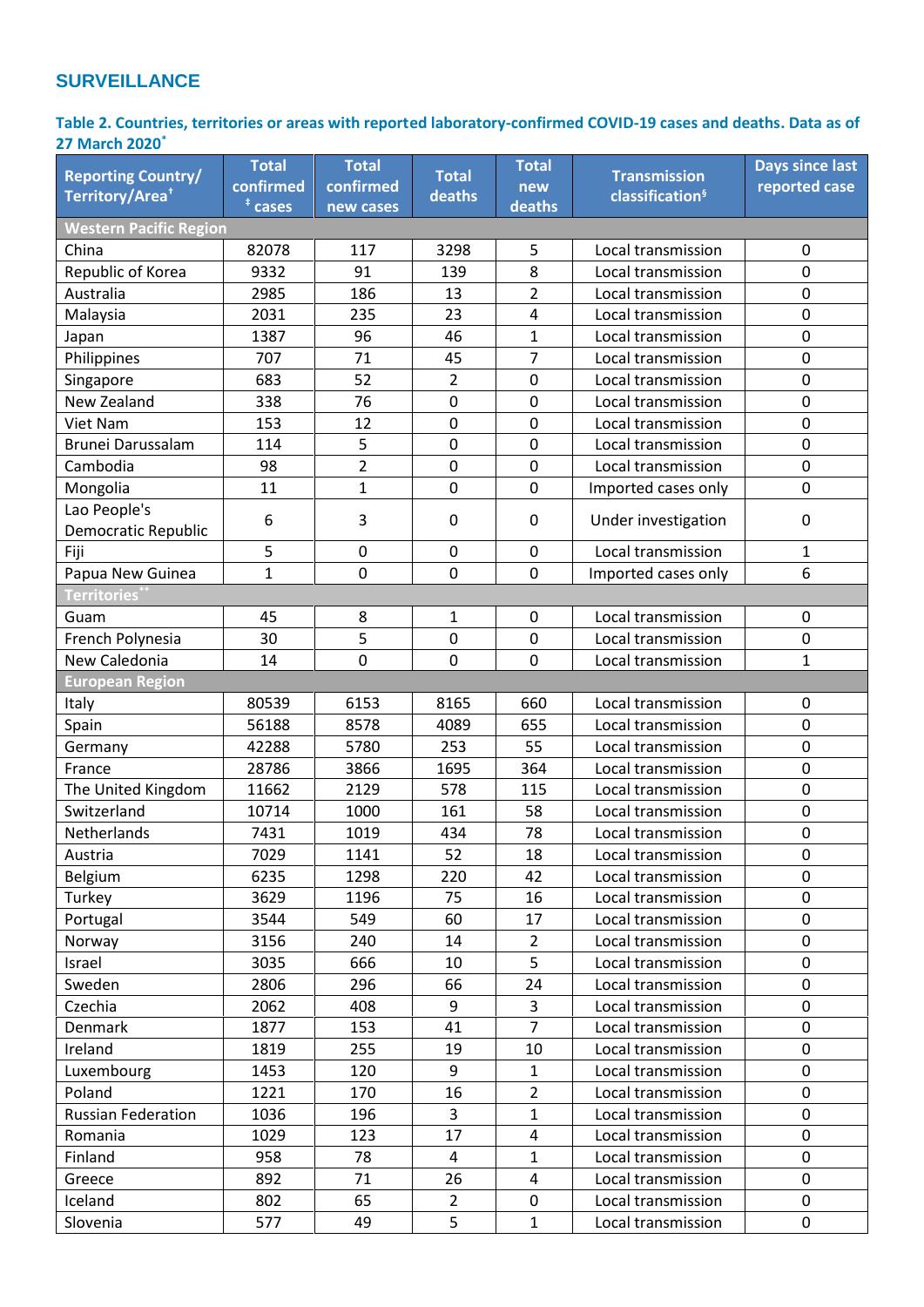| Estonia                             | 538          | 134                     | $\mathbf{1}$   | 0            | Local transmission  | 0            |
|-------------------------------------|--------------|-------------------------|----------------|--------------|---------------------|--------------|
| Croatia                             | 495          | 77                      | $\overline{2}$ | $\mathbf{1}$ | Local transmission  | 0            |
| Serbia                              | 457          | 73                      | $\overline{7}$ | 3            | Local transmission  | 0            |
| Armenia                             | 329          | 39                      | 1              | 1            | Local transmission  | 0            |
| Hungary                             | 300          | 39                      | 10             | $\pmb{0}$    | Local transmission  | 0            |
| Lithuania                           | 299          | 25                      | 4              | 0            | Local transmission  | 0            |
| <b>Bulgaria</b>                     | 264          | 22                      | 3              | 0            | Local transmission  | 0            |
| Latvia                              | 244          | 23                      | $\mathbf 0$    | 0            | Local transmission  | 0            |
| Andorra                             | 231          | 18                      | 3              | 0            | Local transmission  | 0            |
| Slovakia                            | 226          | 10                      | $\pmb{0}$      | 0            | Local transmission  | 0            |
| San Marino                          | 218          | 10                      | 21             | 0            | Local transmission  | 0            |
| Ukraine                             | 218          | 62                      | 5              | 0            | Local transmission  | 0            |
| Bosnia and                          |              |                         |                |              |                     |              |
| Herzegovina                         | 213          | 40                      | 3              | $\pmb{0}$    | Local transmission  | 0            |
| North Macedonia                     | 201          | 24                      | 3              | 1            | Local transmission  | 0            |
| Albania                             | 186          | 12                      | 8              | 3            | Local transmission  | 0            |
| Republic of Moldova                 | 177          | 28                      | $\overline{2}$ | $\mathbf{1}$ | Local transmission  | 0            |
| Cyprus                              | 146          | 14                      | 3              | 0            | Local transmission  | $\mathbf 0$  |
| Malta                               | 134          | 5                       | 0              | 0            | Local transmission  | 0            |
| Kazakhstan                          | 125          | 28                      | 0              | 0            | Imported cases only | 0            |
| Azerbaijan                          | 122          | 29                      | 3              | $\mathbf{1}$ | Local transmission  | 0            |
| <b>Belarus</b>                      | 86           | $\boldsymbol{0}$        | $\mathbf 0$    | 0            | Local transmission  | 1            |
| Uzbekistan                          | 83           | 18                      | $\pmb{0}$      | 0            | Local transmission  | 0            |
| Georgia                             | 81           | $\overline{\mathbf{4}}$ | $\mathbf 0$    | 0            | Local transmission  | 0            |
| Montenegro                          | 67           | 15                      | $\mathbf{1}$   | 0            | Local transmission  | 0            |
| Kyrgyzstan                          | 58           | 14                      | 0              | 0            | Local transmission  | 0            |
| Liechtenstein                       | 56           | 5                       | $\mathbf 0$    | 0            | Imported cases only | 0            |
| Monaco                              | 19           | $\mathbf 0$             | $\mathbf 0$    | 0            | Local transmission  | 4            |
| Holy See                            | 4            | $\mathbf 0$             | $\mathbf 0$    | 0            | Under investigation | 1            |
| <b>Territories</b>                  |              |                         |                |              |                     |              |
| Faroe Islands                       | 140          | 8                       | $\mathbf 0$    | $\pmb{0}$    | Local transmission  | $\mathbf 0$  |
| Kosovo <sup>[1]</sup>               | 79           | 8                       | $\mathbf{1}$   | $\pmb{0}$    | Local transmission  | $\pmb{0}$    |
| Gibraltar                           | 35           | 9                       | 0              | 0            | Local transmission  | 0            |
| Guernsey                            | 34           | 4                       | 0              | 0            | Local transmission  | 0            |
| Jersey                              | 32           | 14                      | $\mathbf{1}$   | $\mathbf 1$  | Local transmission  | 0            |
| Isle of Man                         | 26           | 3                       | $\pmb{0}$      | 0            | Local transmission  | 0            |
| Greenland                           | 6            | $\mathbf 1$             | $\mathbf 0$    | 0            | Under investigation | 0            |
| <b>South-East Asia Region</b>       |              |                         |                |              |                     |              |
| Thailand                            | 1136         | 202                     | 5              | 1            | Local transmission  | 0            |
| Indonesia                           | 893          | 103                     | 78             | 20           | Local transmission  | 0            |
| India                               | 724          | 75                      | 17             | 4            | Local transmission  | 0            |
| Sri Lanka                           | 106          | 4                       | $\mathbf 0$    | 0            | Local transmission  | 0            |
| Bangladesh                          | 48           | 9                       | 5              | 1            | Local transmission  | 0            |
| Maldives                            | 13           | $\boldsymbol{0}$        | $\pmb{0}$      | 0            | Local transmission  | 11           |
| Myanmar                             | 5            | $\overline{2}$          | $\pmb{0}$      | $\pmb{0}$    | Imported cases only | 0            |
| Bhutan                              | 3            | $\mathbf{1}$            | $\mathbf 0$    | 0            | Imported cases only | 0            |
| Nepal                               | 3            | $\boldsymbol{0}$        | 0              | 0            | Imported cases only | $\mathbf{1}$ |
| Timor-Leste                         | $\mathbf{1}$ | $\mathbf 0$             | $\overline{0}$ | 0            | Imported cases only | 6            |
| <b>Eastern Mediterranean Region</b> |              |                         |                |              |                     |              |
| Iran (Islamic Republic              |              |                         |                |              |                     |              |
| of)                                 | 29406        | 2389                    | 2234           | 157          | Local transmission  | 0            |
| Pakistan                            | 1057         | $\mathbf 0$             | 8              | 0            | Local transmission  | $\mathbf{1}$ |
| Saudi Arabia                        | 1012         | 112                     | 3              | $\mathbf{1}$ | Local transmission  | 0            |
| Qatar                               | 549          | 12                      | $\pmb{0}$      | $\pmb{0}$    | Local transmission  | 0            |
|                                     |              |                         |                |              |                     |              |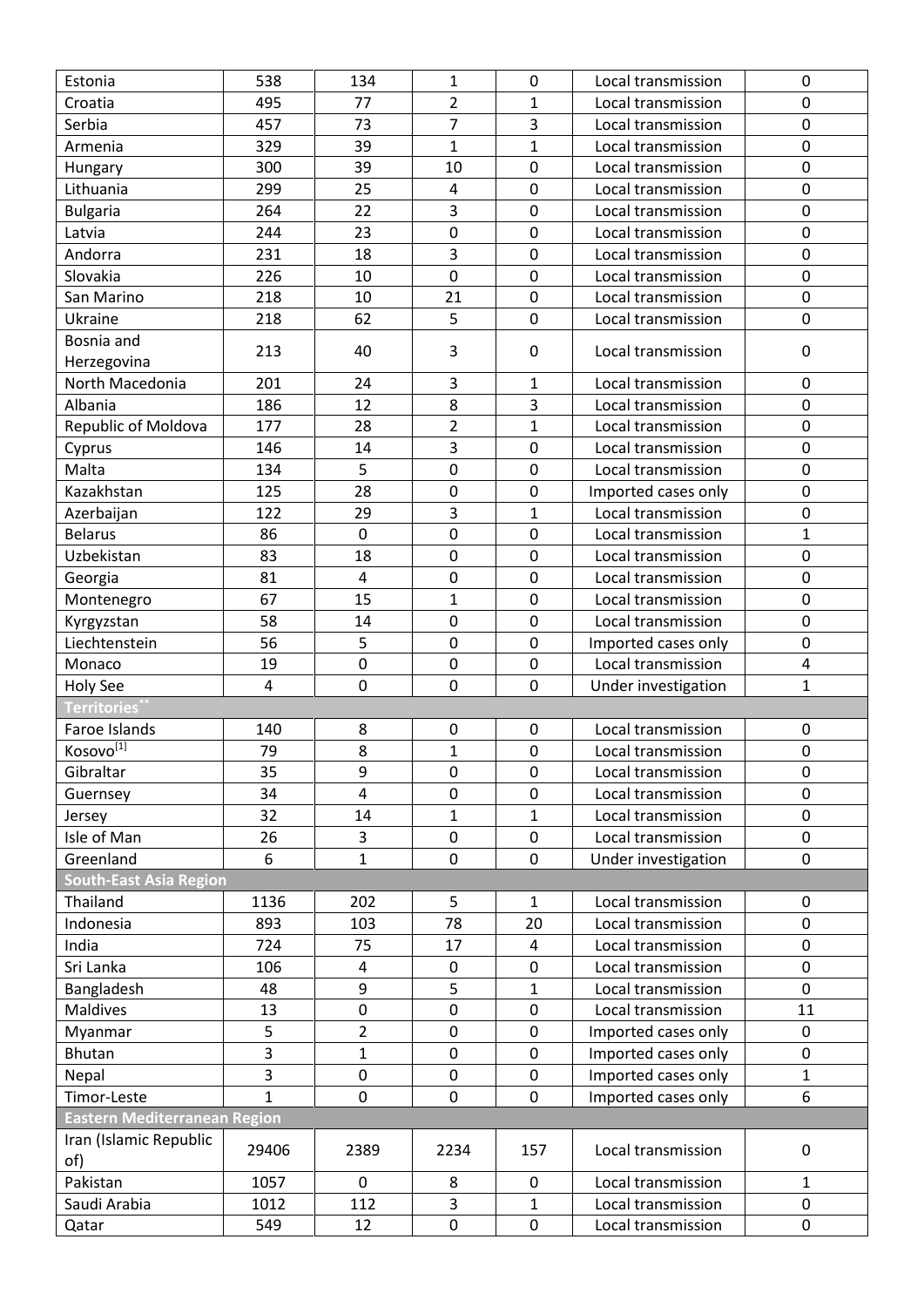| <b>Bahrain</b><br>458<br>4<br>Local transmission<br>0<br>39<br>0<br>$\overline{7}$<br>36<br>0<br>382<br>36<br>Local transmission<br>Iraq<br>Lebanon<br>$\overline{2}$<br>0<br>368<br>35<br>6<br>Local transmission<br>$\overline{2}$<br>$\mathbf{1}$<br>$\mathbf 0$<br>$\mathbf 0$<br><b>United Arab Emirates</b><br>333<br>Local transmission<br>0<br>275<br>50<br>10<br>4<br>Local transmission<br>Morocco<br>0<br>$\mathbf 0$<br>Jordan<br>212<br>40<br>0<br>Local transmission<br>208<br>$\pmb{0}$<br>$\mathbf{1}$<br>Kuwait<br>0<br>0<br>Local transmission<br>5<br>0<br>Tunisia<br>197<br>24<br>0<br>Local transmission<br>0<br>$\pmb{0}$<br>$\pmb{0}$<br>109<br>Oman<br>10<br>Local transmission<br>$\overline{2}$<br>80<br>$\mathbf{1}$<br>$\mathbf 0$<br>0<br>Afghanistan<br>Local transmission<br>12<br>$\mathbf 0$<br>$\mathbf{1}$<br>Djibouti<br>$\boldsymbol{0}$<br>0<br>Local transmission<br>5<br>$\mathbf{1}$<br>$\boldsymbol{0}$<br>$\pmb{0}$<br>$\mathbf 0$<br>Syrian Arab Republic<br>Imported cases only<br>3<br>0<br>Somalia<br>$\mathbf{1}$<br>0<br>0<br>Imported cases only<br>3<br>$\overline{2}$<br>Sudan<br>$\mathbf{1}$<br>Imported cases only<br>$\mathbf 0$<br>0<br>$\overline{2}$<br>1<br>$\boldsymbol{0}$<br>0<br>0<br>Imported cases only<br>Libya<br><b>Territories</b><br>occupied Palestinian<br>84<br>20<br>$\mathbf 0$<br>$\pmb{0}$<br>1<br>Local transmission<br>territory<br><b>Region of the Americas</b><br>United States of<br>68334<br>4764<br>991<br>107<br>0<br>Local transmission<br>America<br>0<br>Canada<br>3555<br>146<br>35<br>$\mathbf 0$<br>Local transmission<br>57<br>$\mathbf{1}$<br><b>Brazil</b><br>2433<br>$\mathbf 0$<br>0<br>Local transmission<br>Chile<br>1306<br>0<br>164<br>4<br>1<br>Local transmission<br>$\mathbf{1}$<br>$\mathbf 0$<br>Ecuador<br>1211<br>$\mathbf 0$<br>29<br>Local transmission<br>0<br>580<br>100<br>9<br>0<br>Peru<br>Local transmission<br>558<br>$\mathbf 0$<br>8<br>$\mathbf{1}$<br>0<br>Local transmission<br>Panama<br>$\mathbf 0$<br>8<br>502<br>115<br>2<br>Local transmission<br>Argentina<br>0<br>Dominican Republic<br>488<br>96<br>10<br>0<br>Local transmission<br>5<br>478<br>$\mathbf{1}$<br>Mexico<br>$\mathbf 0$<br>0<br>Local transmission<br>$\boldsymbol{0}$<br>$\mathbf 1$<br>Colombia<br>470<br>4<br>0<br>Local transmission<br>Uruguay<br>217<br>0<br>0<br>0<br>Imported cases only<br>1<br>$\overline{2}$<br>Costa Rica<br>$\mathbf 0$<br>0<br>1<br>201<br>Local transmission<br>Venezuela (Bolivarian<br>91<br>0<br>Local transmission<br>$\mathbf 0$<br>0<br>$\mathbf{1}$<br>Republic of)<br>67<br>Cuba<br>10<br>0<br>1<br>0<br>Local transmission<br><b>Trinidad and Tobago</b><br>61<br>0<br>1<br>1<br>0<br>Local transmission<br>52<br>$\pmb{0}$<br>Honduras<br>$\mathbf{1}$<br>$\mathbf{1}$<br>Local transmission<br>$\mathbf{1}$<br>3<br>$\mathbf{1}$<br>41<br>$\mathbf 0$<br>0<br>Local transmission<br>Paraguay<br><b>Bolivia (Plurinational</b><br>39<br>0<br>Local transmission<br>$\mathbf{1}$<br>0<br>0<br>State of)<br>26<br>$\mathbf 0$<br>1<br>$\mathbf{1}$<br>Jamaica<br>0<br>Local transmission<br>Guatemala<br>24<br>$\mathbf 0$<br>$\mathbf{1}$<br>0<br>Local transmission<br>$\mathbf{1}$<br>$\overline{2}$<br>18<br>0<br>0<br>0<br>Local transmission<br><b>Barbados</b><br>13<br>$\pmb{0}$<br>$\mathbf{1}$<br>El Salvador<br>0<br>0<br>Imported cases only<br>0<br>Local transmission<br>0<br>Dominica<br>11<br>$\sqrt{4}$<br>0<br>$\boldsymbol{0}$<br>$\mathbf 1$<br>Haiti<br>8<br>0<br>0<br>Imported cases only<br>7<br>Grenada<br>6<br>0<br>Local transmission<br>0<br>0<br>7<br>0<br>Imported cases only<br>$\mathbf{1}$<br>$\boldsymbol{0}$<br>0<br>Suriname<br>5<br>$\mathbf{1}$<br>$\pmb{0}$<br>0<br>0<br>Local transmission<br><b>Bahamas</b><br>5<br>8<br>0<br>Local transmission<br>Guyana<br>1<br>0<br>3<br>$\overline{2}$<br>Antigua and Barbuda<br>$\boldsymbol{0}$<br>0<br>Imported cases only<br>0<br>3<br>3<br>$\pmb{0}$<br>Saint Lucia<br>0<br>0<br>Imported cases only | Egypt | 495 | 39 | 24 | 3 | Local transmission | 0 |
|---------------------------------------------------------------------------------------------------------------------------------------------------------------------------------------------------------------------------------------------------------------------------------------------------------------------------------------------------------------------------------------------------------------------------------------------------------------------------------------------------------------------------------------------------------------------------------------------------------------------------------------------------------------------------------------------------------------------------------------------------------------------------------------------------------------------------------------------------------------------------------------------------------------------------------------------------------------------------------------------------------------------------------------------------------------------------------------------------------------------------------------------------------------------------------------------------------------------------------------------------------------------------------------------------------------------------------------------------------------------------------------------------------------------------------------------------------------------------------------------------------------------------------------------------------------------------------------------------------------------------------------------------------------------------------------------------------------------------------------------------------------------------------------------------------------------------------------------------------------------------------------------------------------------------------------------------------------------------------------------------------------------------------------------------------------------------------------------------------------------------------------------------------------------------------------------------------------------------------------------------------------------------------------------------------------------------------------------------------------------------------------------------------------------------------------------------------------------------------------------------------------------------------------------------------------------------------------------------------------------------------------------------------------------------------------------------------------------------------------------------------------------------------------------------------------------------------------------------------------------------------------------------------------------------------------------------------------------------------------------------------------------------------------------------------------------------------------------------------------------------------------------------------------------------------------------------------------------------------------------------------------------------------------------------------------------------------------------------------------------------------------------------------------------------------------------------------------------------------------------------------------------------------------------------------------------------------------------------------------------------------------------------------------------------------------------------------------------------------------------------------------------------------------------------------------------------------------------------------------------------------------------------------------------------------------------------------------------------------------------------------------------------------|-------|-----|----|----|---|--------------------|---|
|                                                                                                                                                                                                                                                                                                                                                                                                                                                                                                                                                                                                                                                                                                                                                                                                                                                                                                                                                                                                                                                                                                                                                                                                                                                                                                                                                                                                                                                                                                                                                                                                                                                                                                                                                                                                                                                                                                                                                                                                                                                                                                                                                                                                                                                                                                                                                                                                                                                                                                                                                                                                                                                                                                                                                                                                                                                                                                                                                                                                                                                                                                                                                                                                                                                                                                                                                                                                                                                                                                                                                                                                                                                                                                                                                                                                                                                                                                                                                                                                                                 |       |     |    |    |   |                    |   |
|                                                                                                                                                                                                                                                                                                                                                                                                                                                                                                                                                                                                                                                                                                                                                                                                                                                                                                                                                                                                                                                                                                                                                                                                                                                                                                                                                                                                                                                                                                                                                                                                                                                                                                                                                                                                                                                                                                                                                                                                                                                                                                                                                                                                                                                                                                                                                                                                                                                                                                                                                                                                                                                                                                                                                                                                                                                                                                                                                                                                                                                                                                                                                                                                                                                                                                                                                                                                                                                                                                                                                                                                                                                                                                                                                                                                                                                                                                                                                                                                                                 |       |     |    |    |   |                    |   |
|                                                                                                                                                                                                                                                                                                                                                                                                                                                                                                                                                                                                                                                                                                                                                                                                                                                                                                                                                                                                                                                                                                                                                                                                                                                                                                                                                                                                                                                                                                                                                                                                                                                                                                                                                                                                                                                                                                                                                                                                                                                                                                                                                                                                                                                                                                                                                                                                                                                                                                                                                                                                                                                                                                                                                                                                                                                                                                                                                                                                                                                                                                                                                                                                                                                                                                                                                                                                                                                                                                                                                                                                                                                                                                                                                                                                                                                                                                                                                                                                                                 |       |     |    |    |   |                    |   |
|                                                                                                                                                                                                                                                                                                                                                                                                                                                                                                                                                                                                                                                                                                                                                                                                                                                                                                                                                                                                                                                                                                                                                                                                                                                                                                                                                                                                                                                                                                                                                                                                                                                                                                                                                                                                                                                                                                                                                                                                                                                                                                                                                                                                                                                                                                                                                                                                                                                                                                                                                                                                                                                                                                                                                                                                                                                                                                                                                                                                                                                                                                                                                                                                                                                                                                                                                                                                                                                                                                                                                                                                                                                                                                                                                                                                                                                                                                                                                                                                                                 |       |     |    |    |   |                    |   |
|                                                                                                                                                                                                                                                                                                                                                                                                                                                                                                                                                                                                                                                                                                                                                                                                                                                                                                                                                                                                                                                                                                                                                                                                                                                                                                                                                                                                                                                                                                                                                                                                                                                                                                                                                                                                                                                                                                                                                                                                                                                                                                                                                                                                                                                                                                                                                                                                                                                                                                                                                                                                                                                                                                                                                                                                                                                                                                                                                                                                                                                                                                                                                                                                                                                                                                                                                                                                                                                                                                                                                                                                                                                                                                                                                                                                                                                                                                                                                                                                                                 |       |     |    |    |   |                    |   |
|                                                                                                                                                                                                                                                                                                                                                                                                                                                                                                                                                                                                                                                                                                                                                                                                                                                                                                                                                                                                                                                                                                                                                                                                                                                                                                                                                                                                                                                                                                                                                                                                                                                                                                                                                                                                                                                                                                                                                                                                                                                                                                                                                                                                                                                                                                                                                                                                                                                                                                                                                                                                                                                                                                                                                                                                                                                                                                                                                                                                                                                                                                                                                                                                                                                                                                                                                                                                                                                                                                                                                                                                                                                                                                                                                                                                                                                                                                                                                                                                                                 |       |     |    |    |   |                    |   |
|                                                                                                                                                                                                                                                                                                                                                                                                                                                                                                                                                                                                                                                                                                                                                                                                                                                                                                                                                                                                                                                                                                                                                                                                                                                                                                                                                                                                                                                                                                                                                                                                                                                                                                                                                                                                                                                                                                                                                                                                                                                                                                                                                                                                                                                                                                                                                                                                                                                                                                                                                                                                                                                                                                                                                                                                                                                                                                                                                                                                                                                                                                                                                                                                                                                                                                                                                                                                                                                                                                                                                                                                                                                                                                                                                                                                                                                                                                                                                                                                                                 |       |     |    |    |   |                    |   |
|                                                                                                                                                                                                                                                                                                                                                                                                                                                                                                                                                                                                                                                                                                                                                                                                                                                                                                                                                                                                                                                                                                                                                                                                                                                                                                                                                                                                                                                                                                                                                                                                                                                                                                                                                                                                                                                                                                                                                                                                                                                                                                                                                                                                                                                                                                                                                                                                                                                                                                                                                                                                                                                                                                                                                                                                                                                                                                                                                                                                                                                                                                                                                                                                                                                                                                                                                                                                                                                                                                                                                                                                                                                                                                                                                                                                                                                                                                                                                                                                                                 |       |     |    |    |   |                    |   |
|                                                                                                                                                                                                                                                                                                                                                                                                                                                                                                                                                                                                                                                                                                                                                                                                                                                                                                                                                                                                                                                                                                                                                                                                                                                                                                                                                                                                                                                                                                                                                                                                                                                                                                                                                                                                                                                                                                                                                                                                                                                                                                                                                                                                                                                                                                                                                                                                                                                                                                                                                                                                                                                                                                                                                                                                                                                                                                                                                                                                                                                                                                                                                                                                                                                                                                                                                                                                                                                                                                                                                                                                                                                                                                                                                                                                                                                                                                                                                                                                                                 |       |     |    |    |   |                    |   |
|                                                                                                                                                                                                                                                                                                                                                                                                                                                                                                                                                                                                                                                                                                                                                                                                                                                                                                                                                                                                                                                                                                                                                                                                                                                                                                                                                                                                                                                                                                                                                                                                                                                                                                                                                                                                                                                                                                                                                                                                                                                                                                                                                                                                                                                                                                                                                                                                                                                                                                                                                                                                                                                                                                                                                                                                                                                                                                                                                                                                                                                                                                                                                                                                                                                                                                                                                                                                                                                                                                                                                                                                                                                                                                                                                                                                                                                                                                                                                                                                                                 |       |     |    |    |   |                    |   |
|                                                                                                                                                                                                                                                                                                                                                                                                                                                                                                                                                                                                                                                                                                                                                                                                                                                                                                                                                                                                                                                                                                                                                                                                                                                                                                                                                                                                                                                                                                                                                                                                                                                                                                                                                                                                                                                                                                                                                                                                                                                                                                                                                                                                                                                                                                                                                                                                                                                                                                                                                                                                                                                                                                                                                                                                                                                                                                                                                                                                                                                                                                                                                                                                                                                                                                                                                                                                                                                                                                                                                                                                                                                                                                                                                                                                                                                                                                                                                                                                                                 |       |     |    |    |   |                    |   |
|                                                                                                                                                                                                                                                                                                                                                                                                                                                                                                                                                                                                                                                                                                                                                                                                                                                                                                                                                                                                                                                                                                                                                                                                                                                                                                                                                                                                                                                                                                                                                                                                                                                                                                                                                                                                                                                                                                                                                                                                                                                                                                                                                                                                                                                                                                                                                                                                                                                                                                                                                                                                                                                                                                                                                                                                                                                                                                                                                                                                                                                                                                                                                                                                                                                                                                                                                                                                                                                                                                                                                                                                                                                                                                                                                                                                                                                                                                                                                                                                                                 |       |     |    |    |   |                    |   |
|                                                                                                                                                                                                                                                                                                                                                                                                                                                                                                                                                                                                                                                                                                                                                                                                                                                                                                                                                                                                                                                                                                                                                                                                                                                                                                                                                                                                                                                                                                                                                                                                                                                                                                                                                                                                                                                                                                                                                                                                                                                                                                                                                                                                                                                                                                                                                                                                                                                                                                                                                                                                                                                                                                                                                                                                                                                                                                                                                                                                                                                                                                                                                                                                                                                                                                                                                                                                                                                                                                                                                                                                                                                                                                                                                                                                                                                                                                                                                                                                                                 |       |     |    |    |   |                    |   |
|                                                                                                                                                                                                                                                                                                                                                                                                                                                                                                                                                                                                                                                                                                                                                                                                                                                                                                                                                                                                                                                                                                                                                                                                                                                                                                                                                                                                                                                                                                                                                                                                                                                                                                                                                                                                                                                                                                                                                                                                                                                                                                                                                                                                                                                                                                                                                                                                                                                                                                                                                                                                                                                                                                                                                                                                                                                                                                                                                                                                                                                                                                                                                                                                                                                                                                                                                                                                                                                                                                                                                                                                                                                                                                                                                                                                                                                                                                                                                                                                                                 |       |     |    |    |   |                    |   |
|                                                                                                                                                                                                                                                                                                                                                                                                                                                                                                                                                                                                                                                                                                                                                                                                                                                                                                                                                                                                                                                                                                                                                                                                                                                                                                                                                                                                                                                                                                                                                                                                                                                                                                                                                                                                                                                                                                                                                                                                                                                                                                                                                                                                                                                                                                                                                                                                                                                                                                                                                                                                                                                                                                                                                                                                                                                                                                                                                                                                                                                                                                                                                                                                                                                                                                                                                                                                                                                                                                                                                                                                                                                                                                                                                                                                                                                                                                                                                                                                                                 |       |     |    |    |   |                    |   |
|                                                                                                                                                                                                                                                                                                                                                                                                                                                                                                                                                                                                                                                                                                                                                                                                                                                                                                                                                                                                                                                                                                                                                                                                                                                                                                                                                                                                                                                                                                                                                                                                                                                                                                                                                                                                                                                                                                                                                                                                                                                                                                                                                                                                                                                                                                                                                                                                                                                                                                                                                                                                                                                                                                                                                                                                                                                                                                                                                                                                                                                                                                                                                                                                                                                                                                                                                                                                                                                                                                                                                                                                                                                                                                                                                                                                                                                                                                                                                                                                                                 |       |     |    |    |   |                    |   |
|                                                                                                                                                                                                                                                                                                                                                                                                                                                                                                                                                                                                                                                                                                                                                                                                                                                                                                                                                                                                                                                                                                                                                                                                                                                                                                                                                                                                                                                                                                                                                                                                                                                                                                                                                                                                                                                                                                                                                                                                                                                                                                                                                                                                                                                                                                                                                                                                                                                                                                                                                                                                                                                                                                                                                                                                                                                                                                                                                                                                                                                                                                                                                                                                                                                                                                                                                                                                                                                                                                                                                                                                                                                                                                                                                                                                                                                                                                                                                                                                                                 |       |     |    |    |   |                    |   |
|                                                                                                                                                                                                                                                                                                                                                                                                                                                                                                                                                                                                                                                                                                                                                                                                                                                                                                                                                                                                                                                                                                                                                                                                                                                                                                                                                                                                                                                                                                                                                                                                                                                                                                                                                                                                                                                                                                                                                                                                                                                                                                                                                                                                                                                                                                                                                                                                                                                                                                                                                                                                                                                                                                                                                                                                                                                                                                                                                                                                                                                                                                                                                                                                                                                                                                                                                                                                                                                                                                                                                                                                                                                                                                                                                                                                                                                                                                                                                                                                                                 |       |     |    |    |   |                    |   |
|                                                                                                                                                                                                                                                                                                                                                                                                                                                                                                                                                                                                                                                                                                                                                                                                                                                                                                                                                                                                                                                                                                                                                                                                                                                                                                                                                                                                                                                                                                                                                                                                                                                                                                                                                                                                                                                                                                                                                                                                                                                                                                                                                                                                                                                                                                                                                                                                                                                                                                                                                                                                                                                                                                                                                                                                                                                                                                                                                                                                                                                                                                                                                                                                                                                                                                                                                                                                                                                                                                                                                                                                                                                                                                                                                                                                                                                                                                                                                                                                                                 |       |     |    |    |   |                    |   |
|                                                                                                                                                                                                                                                                                                                                                                                                                                                                                                                                                                                                                                                                                                                                                                                                                                                                                                                                                                                                                                                                                                                                                                                                                                                                                                                                                                                                                                                                                                                                                                                                                                                                                                                                                                                                                                                                                                                                                                                                                                                                                                                                                                                                                                                                                                                                                                                                                                                                                                                                                                                                                                                                                                                                                                                                                                                                                                                                                                                                                                                                                                                                                                                                                                                                                                                                                                                                                                                                                                                                                                                                                                                                                                                                                                                                                                                                                                                                                                                                                                 |       |     |    |    |   |                    |   |
|                                                                                                                                                                                                                                                                                                                                                                                                                                                                                                                                                                                                                                                                                                                                                                                                                                                                                                                                                                                                                                                                                                                                                                                                                                                                                                                                                                                                                                                                                                                                                                                                                                                                                                                                                                                                                                                                                                                                                                                                                                                                                                                                                                                                                                                                                                                                                                                                                                                                                                                                                                                                                                                                                                                                                                                                                                                                                                                                                                                                                                                                                                                                                                                                                                                                                                                                                                                                                                                                                                                                                                                                                                                                                                                                                                                                                                                                                                                                                                                                                                 |       |     |    |    |   |                    |   |
|                                                                                                                                                                                                                                                                                                                                                                                                                                                                                                                                                                                                                                                                                                                                                                                                                                                                                                                                                                                                                                                                                                                                                                                                                                                                                                                                                                                                                                                                                                                                                                                                                                                                                                                                                                                                                                                                                                                                                                                                                                                                                                                                                                                                                                                                                                                                                                                                                                                                                                                                                                                                                                                                                                                                                                                                                                                                                                                                                                                                                                                                                                                                                                                                                                                                                                                                                                                                                                                                                                                                                                                                                                                                                                                                                                                                                                                                                                                                                                                                                                 |       |     |    |    |   |                    |   |
|                                                                                                                                                                                                                                                                                                                                                                                                                                                                                                                                                                                                                                                                                                                                                                                                                                                                                                                                                                                                                                                                                                                                                                                                                                                                                                                                                                                                                                                                                                                                                                                                                                                                                                                                                                                                                                                                                                                                                                                                                                                                                                                                                                                                                                                                                                                                                                                                                                                                                                                                                                                                                                                                                                                                                                                                                                                                                                                                                                                                                                                                                                                                                                                                                                                                                                                                                                                                                                                                                                                                                                                                                                                                                                                                                                                                                                                                                                                                                                                                                                 |       |     |    |    |   |                    |   |
|                                                                                                                                                                                                                                                                                                                                                                                                                                                                                                                                                                                                                                                                                                                                                                                                                                                                                                                                                                                                                                                                                                                                                                                                                                                                                                                                                                                                                                                                                                                                                                                                                                                                                                                                                                                                                                                                                                                                                                                                                                                                                                                                                                                                                                                                                                                                                                                                                                                                                                                                                                                                                                                                                                                                                                                                                                                                                                                                                                                                                                                                                                                                                                                                                                                                                                                                                                                                                                                                                                                                                                                                                                                                                                                                                                                                                                                                                                                                                                                                                                 |       |     |    |    |   |                    |   |
|                                                                                                                                                                                                                                                                                                                                                                                                                                                                                                                                                                                                                                                                                                                                                                                                                                                                                                                                                                                                                                                                                                                                                                                                                                                                                                                                                                                                                                                                                                                                                                                                                                                                                                                                                                                                                                                                                                                                                                                                                                                                                                                                                                                                                                                                                                                                                                                                                                                                                                                                                                                                                                                                                                                                                                                                                                                                                                                                                                                                                                                                                                                                                                                                                                                                                                                                                                                                                                                                                                                                                                                                                                                                                                                                                                                                                                                                                                                                                                                                                                 |       |     |    |    |   |                    |   |
|                                                                                                                                                                                                                                                                                                                                                                                                                                                                                                                                                                                                                                                                                                                                                                                                                                                                                                                                                                                                                                                                                                                                                                                                                                                                                                                                                                                                                                                                                                                                                                                                                                                                                                                                                                                                                                                                                                                                                                                                                                                                                                                                                                                                                                                                                                                                                                                                                                                                                                                                                                                                                                                                                                                                                                                                                                                                                                                                                                                                                                                                                                                                                                                                                                                                                                                                                                                                                                                                                                                                                                                                                                                                                                                                                                                                                                                                                                                                                                                                                                 |       |     |    |    |   |                    |   |
|                                                                                                                                                                                                                                                                                                                                                                                                                                                                                                                                                                                                                                                                                                                                                                                                                                                                                                                                                                                                                                                                                                                                                                                                                                                                                                                                                                                                                                                                                                                                                                                                                                                                                                                                                                                                                                                                                                                                                                                                                                                                                                                                                                                                                                                                                                                                                                                                                                                                                                                                                                                                                                                                                                                                                                                                                                                                                                                                                                                                                                                                                                                                                                                                                                                                                                                                                                                                                                                                                                                                                                                                                                                                                                                                                                                                                                                                                                                                                                                                                                 |       |     |    |    |   |                    |   |
|                                                                                                                                                                                                                                                                                                                                                                                                                                                                                                                                                                                                                                                                                                                                                                                                                                                                                                                                                                                                                                                                                                                                                                                                                                                                                                                                                                                                                                                                                                                                                                                                                                                                                                                                                                                                                                                                                                                                                                                                                                                                                                                                                                                                                                                                                                                                                                                                                                                                                                                                                                                                                                                                                                                                                                                                                                                                                                                                                                                                                                                                                                                                                                                                                                                                                                                                                                                                                                                                                                                                                                                                                                                                                                                                                                                                                                                                                                                                                                                                                                 |       |     |    |    |   |                    |   |
|                                                                                                                                                                                                                                                                                                                                                                                                                                                                                                                                                                                                                                                                                                                                                                                                                                                                                                                                                                                                                                                                                                                                                                                                                                                                                                                                                                                                                                                                                                                                                                                                                                                                                                                                                                                                                                                                                                                                                                                                                                                                                                                                                                                                                                                                                                                                                                                                                                                                                                                                                                                                                                                                                                                                                                                                                                                                                                                                                                                                                                                                                                                                                                                                                                                                                                                                                                                                                                                                                                                                                                                                                                                                                                                                                                                                                                                                                                                                                                                                                                 |       |     |    |    |   |                    |   |
|                                                                                                                                                                                                                                                                                                                                                                                                                                                                                                                                                                                                                                                                                                                                                                                                                                                                                                                                                                                                                                                                                                                                                                                                                                                                                                                                                                                                                                                                                                                                                                                                                                                                                                                                                                                                                                                                                                                                                                                                                                                                                                                                                                                                                                                                                                                                                                                                                                                                                                                                                                                                                                                                                                                                                                                                                                                                                                                                                                                                                                                                                                                                                                                                                                                                                                                                                                                                                                                                                                                                                                                                                                                                                                                                                                                                                                                                                                                                                                                                                                 |       |     |    |    |   |                    |   |
|                                                                                                                                                                                                                                                                                                                                                                                                                                                                                                                                                                                                                                                                                                                                                                                                                                                                                                                                                                                                                                                                                                                                                                                                                                                                                                                                                                                                                                                                                                                                                                                                                                                                                                                                                                                                                                                                                                                                                                                                                                                                                                                                                                                                                                                                                                                                                                                                                                                                                                                                                                                                                                                                                                                                                                                                                                                                                                                                                                                                                                                                                                                                                                                                                                                                                                                                                                                                                                                                                                                                                                                                                                                                                                                                                                                                                                                                                                                                                                                                                                 |       |     |    |    |   |                    |   |
|                                                                                                                                                                                                                                                                                                                                                                                                                                                                                                                                                                                                                                                                                                                                                                                                                                                                                                                                                                                                                                                                                                                                                                                                                                                                                                                                                                                                                                                                                                                                                                                                                                                                                                                                                                                                                                                                                                                                                                                                                                                                                                                                                                                                                                                                                                                                                                                                                                                                                                                                                                                                                                                                                                                                                                                                                                                                                                                                                                                                                                                                                                                                                                                                                                                                                                                                                                                                                                                                                                                                                                                                                                                                                                                                                                                                                                                                                                                                                                                                                                 |       |     |    |    |   |                    |   |
|                                                                                                                                                                                                                                                                                                                                                                                                                                                                                                                                                                                                                                                                                                                                                                                                                                                                                                                                                                                                                                                                                                                                                                                                                                                                                                                                                                                                                                                                                                                                                                                                                                                                                                                                                                                                                                                                                                                                                                                                                                                                                                                                                                                                                                                                                                                                                                                                                                                                                                                                                                                                                                                                                                                                                                                                                                                                                                                                                                                                                                                                                                                                                                                                                                                                                                                                                                                                                                                                                                                                                                                                                                                                                                                                                                                                                                                                                                                                                                                                                                 |       |     |    |    |   |                    |   |
|                                                                                                                                                                                                                                                                                                                                                                                                                                                                                                                                                                                                                                                                                                                                                                                                                                                                                                                                                                                                                                                                                                                                                                                                                                                                                                                                                                                                                                                                                                                                                                                                                                                                                                                                                                                                                                                                                                                                                                                                                                                                                                                                                                                                                                                                                                                                                                                                                                                                                                                                                                                                                                                                                                                                                                                                                                                                                                                                                                                                                                                                                                                                                                                                                                                                                                                                                                                                                                                                                                                                                                                                                                                                                                                                                                                                                                                                                                                                                                                                                                 |       |     |    |    |   |                    |   |
|                                                                                                                                                                                                                                                                                                                                                                                                                                                                                                                                                                                                                                                                                                                                                                                                                                                                                                                                                                                                                                                                                                                                                                                                                                                                                                                                                                                                                                                                                                                                                                                                                                                                                                                                                                                                                                                                                                                                                                                                                                                                                                                                                                                                                                                                                                                                                                                                                                                                                                                                                                                                                                                                                                                                                                                                                                                                                                                                                                                                                                                                                                                                                                                                                                                                                                                                                                                                                                                                                                                                                                                                                                                                                                                                                                                                                                                                                                                                                                                                                                 |       |     |    |    |   |                    |   |
|                                                                                                                                                                                                                                                                                                                                                                                                                                                                                                                                                                                                                                                                                                                                                                                                                                                                                                                                                                                                                                                                                                                                                                                                                                                                                                                                                                                                                                                                                                                                                                                                                                                                                                                                                                                                                                                                                                                                                                                                                                                                                                                                                                                                                                                                                                                                                                                                                                                                                                                                                                                                                                                                                                                                                                                                                                                                                                                                                                                                                                                                                                                                                                                                                                                                                                                                                                                                                                                                                                                                                                                                                                                                                                                                                                                                                                                                                                                                                                                                                                 |       |     |    |    |   |                    |   |
|                                                                                                                                                                                                                                                                                                                                                                                                                                                                                                                                                                                                                                                                                                                                                                                                                                                                                                                                                                                                                                                                                                                                                                                                                                                                                                                                                                                                                                                                                                                                                                                                                                                                                                                                                                                                                                                                                                                                                                                                                                                                                                                                                                                                                                                                                                                                                                                                                                                                                                                                                                                                                                                                                                                                                                                                                                                                                                                                                                                                                                                                                                                                                                                                                                                                                                                                                                                                                                                                                                                                                                                                                                                                                                                                                                                                                                                                                                                                                                                                                                 |       |     |    |    |   |                    |   |
|                                                                                                                                                                                                                                                                                                                                                                                                                                                                                                                                                                                                                                                                                                                                                                                                                                                                                                                                                                                                                                                                                                                                                                                                                                                                                                                                                                                                                                                                                                                                                                                                                                                                                                                                                                                                                                                                                                                                                                                                                                                                                                                                                                                                                                                                                                                                                                                                                                                                                                                                                                                                                                                                                                                                                                                                                                                                                                                                                                                                                                                                                                                                                                                                                                                                                                                                                                                                                                                                                                                                                                                                                                                                                                                                                                                                                                                                                                                                                                                                                                 |       |     |    |    |   |                    |   |
|                                                                                                                                                                                                                                                                                                                                                                                                                                                                                                                                                                                                                                                                                                                                                                                                                                                                                                                                                                                                                                                                                                                                                                                                                                                                                                                                                                                                                                                                                                                                                                                                                                                                                                                                                                                                                                                                                                                                                                                                                                                                                                                                                                                                                                                                                                                                                                                                                                                                                                                                                                                                                                                                                                                                                                                                                                                                                                                                                                                                                                                                                                                                                                                                                                                                                                                                                                                                                                                                                                                                                                                                                                                                                                                                                                                                                                                                                                                                                                                                                                 |       |     |    |    |   |                    |   |
|                                                                                                                                                                                                                                                                                                                                                                                                                                                                                                                                                                                                                                                                                                                                                                                                                                                                                                                                                                                                                                                                                                                                                                                                                                                                                                                                                                                                                                                                                                                                                                                                                                                                                                                                                                                                                                                                                                                                                                                                                                                                                                                                                                                                                                                                                                                                                                                                                                                                                                                                                                                                                                                                                                                                                                                                                                                                                                                                                                                                                                                                                                                                                                                                                                                                                                                                                                                                                                                                                                                                                                                                                                                                                                                                                                                                                                                                                                                                                                                                                                 |       |     |    |    |   |                    |   |
|                                                                                                                                                                                                                                                                                                                                                                                                                                                                                                                                                                                                                                                                                                                                                                                                                                                                                                                                                                                                                                                                                                                                                                                                                                                                                                                                                                                                                                                                                                                                                                                                                                                                                                                                                                                                                                                                                                                                                                                                                                                                                                                                                                                                                                                                                                                                                                                                                                                                                                                                                                                                                                                                                                                                                                                                                                                                                                                                                                                                                                                                                                                                                                                                                                                                                                                                                                                                                                                                                                                                                                                                                                                                                                                                                                                                                                                                                                                                                                                                                                 |       |     |    |    |   |                    |   |
|                                                                                                                                                                                                                                                                                                                                                                                                                                                                                                                                                                                                                                                                                                                                                                                                                                                                                                                                                                                                                                                                                                                                                                                                                                                                                                                                                                                                                                                                                                                                                                                                                                                                                                                                                                                                                                                                                                                                                                                                                                                                                                                                                                                                                                                                                                                                                                                                                                                                                                                                                                                                                                                                                                                                                                                                                                                                                                                                                                                                                                                                                                                                                                                                                                                                                                                                                                                                                                                                                                                                                                                                                                                                                                                                                                                                                                                                                                                                                                                                                                 |       |     |    |    |   |                    |   |
|                                                                                                                                                                                                                                                                                                                                                                                                                                                                                                                                                                                                                                                                                                                                                                                                                                                                                                                                                                                                                                                                                                                                                                                                                                                                                                                                                                                                                                                                                                                                                                                                                                                                                                                                                                                                                                                                                                                                                                                                                                                                                                                                                                                                                                                                                                                                                                                                                                                                                                                                                                                                                                                                                                                                                                                                                                                                                                                                                                                                                                                                                                                                                                                                                                                                                                                                                                                                                                                                                                                                                                                                                                                                                                                                                                                                                                                                                                                                                                                                                                 |       |     |    |    |   |                    |   |
|                                                                                                                                                                                                                                                                                                                                                                                                                                                                                                                                                                                                                                                                                                                                                                                                                                                                                                                                                                                                                                                                                                                                                                                                                                                                                                                                                                                                                                                                                                                                                                                                                                                                                                                                                                                                                                                                                                                                                                                                                                                                                                                                                                                                                                                                                                                                                                                                                                                                                                                                                                                                                                                                                                                                                                                                                                                                                                                                                                                                                                                                                                                                                                                                                                                                                                                                                                                                                                                                                                                                                                                                                                                                                                                                                                                                                                                                                                                                                                                                                                 |       |     |    |    |   |                    |   |
|                                                                                                                                                                                                                                                                                                                                                                                                                                                                                                                                                                                                                                                                                                                                                                                                                                                                                                                                                                                                                                                                                                                                                                                                                                                                                                                                                                                                                                                                                                                                                                                                                                                                                                                                                                                                                                                                                                                                                                                                                                                                                                                                                                                                                                                                                                                                                                                                                                                                                                                                                                                                                                                                                                                                                                                                                                                                                                                                                                                                                                                                                                                                                                                                                                                                                                                                                                                                                                                                                                                                                                                                                                                                                                                                                                                                                                                                                                                                                                                                                                 |       |     |    |    |   |                    |   |
|                                                                                                                                                                                                                                                                                                                                                                                                                                                                                                                                                                                                                                                                                                                                                                                                                                                                                                                                                                                                                                                                                                                                                                                                                                                                                                                                                                                                                                                                                                                                                                                                                                                                                                                                                                                                                                                                                                                                                                                                                                                                                                                                                                                                                                                                                                                                                                                                                                                                                                                                                                                                                                                                                                                                                                                                                                                                                                                                                                                                                                                                                                                                                                                                                                                                                                                                                                                                                                                                                                                                                                                                                                                                                                                                                                                                                                                                                                                                                                                                                                 |       |     |    |    |   |                    |   |
|                                                                                                                                                                                                                                                                                                                                                                                                                                                                                                                                                                                                                                                                                                                                                                                                                                                                                                                                                                                                                                                                                                                                                                                                                                                                                                                                                                                                                                                                                                                                                                                                                                                                                                                                                                                                                                                                                                                                                                                                                                                                                                                                                                                                                                                                                                                                                                                                                                                                                                                                                                                                                                                                                                                                                                                                                                                                                                                                                                                                                                                                                                                                                                                                                                                                                                                                                                                                                                                                                                                                                                                                                                                                                                                                                                                                                                                                                                                                                                                                                                 |       |     |    |    |   |                    |   |
|                                                                                                                                                                                                                                                                                                                                                                                                                                                                                                                                                                                                                                                                                                                                                                                                                                                                                                                                                                                                                                                                                                                                                                                                                                                                                                                                                                                                                                                                                                                                                                                                                                                                                                                                                                                                                                                                                                                                                                                                                                                                                                                                                                                                                                                                                                                                                                                                                                                                                                                                                                                                                                                                                                                                                                                                                                                                                                                                                                                                                                                                                                                                                                                                                                                                                                                                                                                                                                                                                                                                                                                                                                                                                                                                                                                                                                                                                                                                                                                                                                 |       |     |    |    |   |                    |   |
|                                                                                                                                                                                                                                                                                                                                                                                                                                                                                                                                                                                                                                                                                                                                                                                                                                                                                                                                                                                                                                                                                                                                                                                                                                                                                                                                                                                                                                                                                                                                                                                                                                                                                                                                                                                                                                                                                                                                                                                                                                                                                                                                                                                                                                                                                                                                                                                                                                                                                                                                                                                                                                                                                                                                                                                                                                                                                                                                                                                                                                                                                                                                                                                                                                                                                                                                                                                                                                                                                                                                                                                                                                                                                                                                                                                                                                                                                                                                                                                                                                 |       |     |    |    |   |                    |   |
|                                                                                                                                                                                                                                                                                                                                                                                                                                                                                                                                                                                                                                                                                                                                                                                                                                                                                                                                                                                                                                                                                                                                                                                                                                                                                                                                                                                                                                                                                                                                                                                                                                                                                                                                                                                                                                                                                                                                                                                                                                                                                                                                                                                                                                                                                                                                                                                                                                                                                                                                                                                                                                                                                                                                                                                                                                                                                                                                                                                                                                                                                                                                                                                                                                                                                                                                                                                                                                                                                                                                                                                                                                                                                                                                                                                                                                                                                                                                                                                                                                 |       |     |    |    |   |                    |   |
|                                                                                                                                                                                                                                                                                                                                                                                                                                                                                                                                                                                                                                                                                                                                                                                                                                                                                                                                                                                                                                                                                                                                                                                                                                                                                                                                                                                                                                                                                                                                                                                                                                                                                                                                                                                                                                                                                                                                                                                                                                                                                                                                                                                                                                                                                                                                                                                                                                                                                                                                                                                                                                                                                                                                                                                                                                                                                                                                                                                                                                                                                                                                                                                                                                                                                                                                                                                                                                                                                                                                                                                                                                                                                                                                                                                                                                                                                                                                                                                                                                 |       |     |    |    |   |                    |   |
|                                                                                                                                                                                                                                                                                                                                                                                                                                                                                                                                                                                                                                                                                                                                                                                                                                                                                                                                                                                                                                                                                                                                                                                                                                                                                                                                                                                                                                                                                                                                                                                                                                                                                                                                                                                                                                                                                                                                                                                                                                                                                                                                                                                                                                                                                                                                                                                                                                                                                                                                                                                                                                                                                                                                                                                                                                                                                                                                                                                                                                                                                                                                                                                                                                                                                                                                                                                                                                                                                                                                                                                                                                                                                                                                                                                                                                                                                                                                                                                                                                 |       |     |    |    |   |                    |   |
|                                                                                                                                                                                                                                                                                                                                                                                                                                                                                                                                                                                                                                                                                                                                                                                                                                                                                                                                                                                                                                                                                                                                                                                                                                                                                                                                                                                                                                                                                                                                                                                                                                                                                                                                                                                                                                                                                                                                                                                                                                                                                                                                                                                                                                                                                                                                                                                                                                                                                                                                                                                                                                                                                                                                                                                                                                                                                                                                                                                                                                                                                                                                                                                                                                                                                                                                                                                                                                                                                                                                                                                                                                                                                                                                                                                                                                                                                                                                                                                                                                 |       |     |    |    |   |                    |   |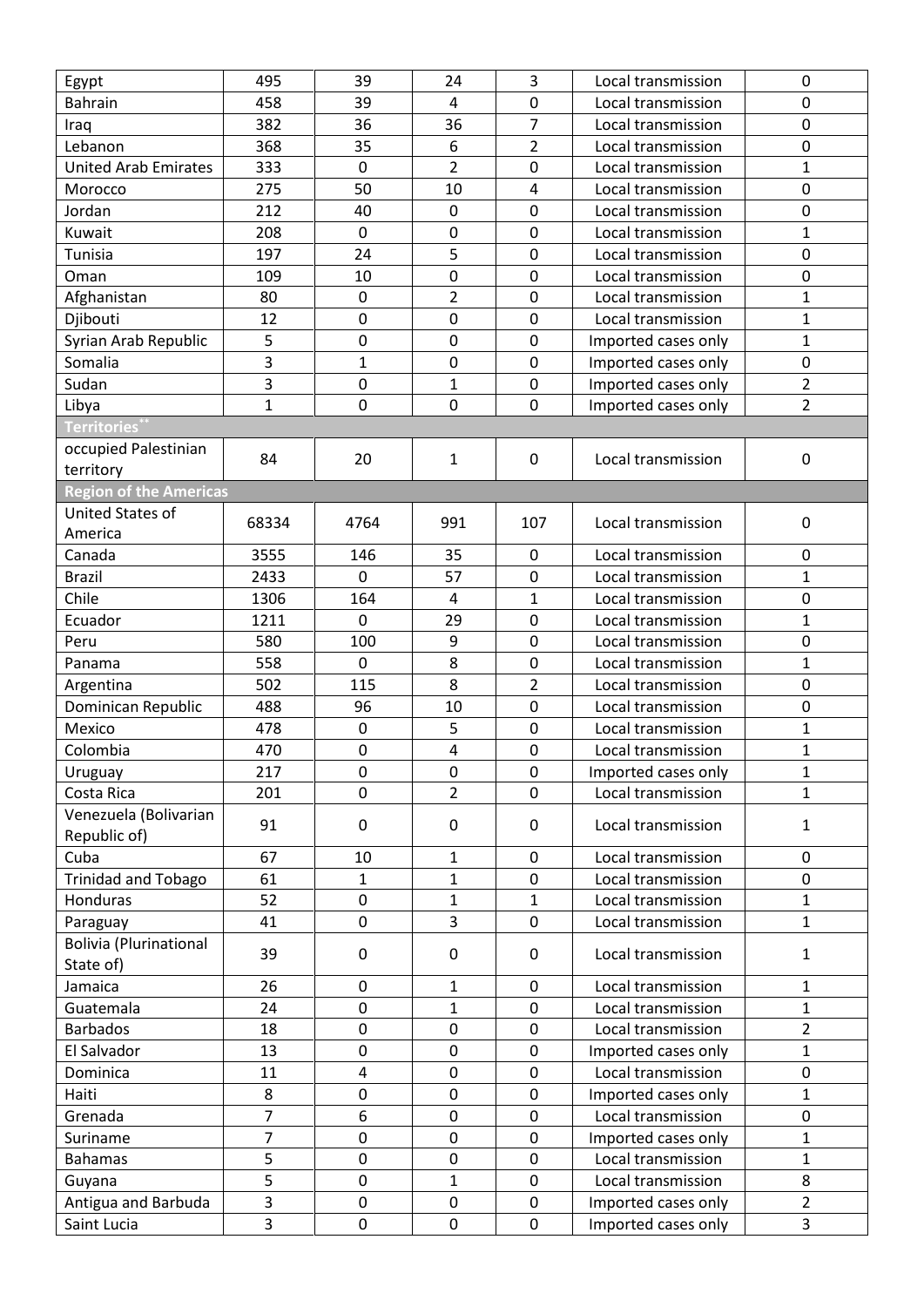| <b>Belize</b>                 | $\overline{2}$ | 0              | $\mathbf 0$    | 0              | Local transmission  | 1              |
|-------------------------------|----------------|----------------|----------------|----------------|---------------------|----------------|
| Nicaragua                     | $\overline{2}$ | $\mathbf 0$    | 0              | $\mathbf 0$    | Imported cases only | 5              |
| Saint Kitts and Nevis         | $\overline{2}$ | $\pmb{0}$      | 0              | $\mathbf 0$    | Imported cases only | $\mathbf 1$    |
| Saint Vincent and the         |                |                |                |                |                     |                |
| Grenadines                    | 1              | $\pmb{0}$      | $\pmb{0}$      | $\pmb{0}$      | Imported cases only | 14             |
| Territ <u>ories</u>           |                |                |                |                |                     |                |
| Guadeloupe                    | 76             | $\mathbf 0$    | 0              | 0              | Imported cases only | 1              |
| Martinique                    | 66             | $\mathbf 0$    | 1              | 0              | Imported cases only | $\mathbf 1$    |
| <b>Puerto Rico</b>            | 64             | 13             | $\overline{2}$ | $\mathbf 0$    | Imported cases only | 0              |
| French Guiana                 | 28             | $\mathbf 0$    | 0              | $\mathbf 0$    | Local transmission  | $\mathbf{1}$   |
| Aruba                         | 19             | $\mathbf 0$    | $\mathbf 0$    | $\mathbf 0$    | Local transmission  | $\mathbf 1$    |
| <b>United States Virgin</b>   |                |                |                |                |                     |                |
| Islands                       | 17             | $\pmb{0}$      | 0              | 0              | Imported cases only | 3              |
| <b>Saint Martin</b>           | 11             | $\mathbf 0$    | 0              | $\mathbf 0$    | Under investigation | $\mathbf 1$    |
| Cayman Islands                | 8              | $\pmb{0}$      | $\mathbf{1}$   | $\mathbf 0$    | Imported cases only | $\mathbf{1}$   |
| Bermuda                       | $\overline{7}$ | $\mathbf 0$    | 0              | $\mathbf 0$    | Local transmission  | 1              |
| Curaçao                       | $\overline{7}$ | 1              | $\mathbf{1}$   | $\mathbf 0$    | Imported cases only | $\mathbf 0$    |
| Saint Barthélemy              | 3              | $\pmb{0}$      | 0              | $\mathbf 0$    | Under investigation | 11             |
| Anguilla                      | $\overline{2}$ | $\overline{2}$ | 0              | $\mathbf 0$    | Local transmission  | $\mathbf 0$    |
| <b>British Virgin Islands</b> | $\overline{2}$ | $\overline{2}$ | 0              | $\mathbf 0$    | Imported cases only | $\mathbf 0$    |
| Montserrat                    | $\overline{2}$ | $\pmb{0}$      | 0              | $\mathbf 0$    | Imported cases only | $\mathbf{1}$   |
| Sint Maarten                  | $\overline{2}$ | $\mathbf 0$    | 0              | $\mathbf 0$    | Imported cases only | $\overline{3}$ |
| <b>Turks and Caicos</b>       |                |                |                |                |                     |                |
| Islands                       | $\overline{2}$ | $\mathbf{1}$   | 0              | $\mathbf 0$    | Imported cases only | $\mathbf 0$    |
| <b>African Region</b>         |                |                |                |                |                     |                |
| South Africa                  | 927            | 218            | $\mathbf 0$    | 0              | Local transmission  | $\mathbf 0$    |
| Algeria                       | 305            | 41             | 21             | $\overline{4}$ | Local transmission  | $\mathbf 0$    |
| <b>Burkina Faso</b>           | 146            | $\mathbf 0$    | 3              | 0              | Local transmission  | 1              |
| Ghana                         | 132            | 64             | $\overline{3}$ | $\mathbf{1}$   | Local transmission  | $\mathbf 0$    |
| Senegal                       | 105            | 6              | 0              | $\mathbf 0$    | Local transmission  | $\mathbf 0$    |
| <b>Mauritius</b>              | 81             | 34             | $\overline{2}$ | 0              | Imported cases only | $\mathbf 0$    |
| Côte d'Ivoire                 | 80             | $\mathbf 0$    | 0              | $\mathbf 0$    | Imported cases only | $\mathbf{1}$   |
| Cameroon                      | 75             | 5              | 1              | $\pmb{0}$      | Local transmission  | $\pmb{0}$      |
| Nigeria                       | 65             | 19             | $\mathbf 1$    | $\mathbf 0$    | Local transmission  | $\Omega$       |
| Democratic Republic           | 54             | 3              | 4              | $\mathbf{1}$   | Local transmission  | 0              |
| of the Congo                  |                |                |                |                |                     |                |
| Rwanda                        | 50             | 9              | 0              | $\mathbf 0$    | Local transmission  | $\mathbf 0$    |
| Kenya                         | 25             | $\pmb{0}$      | $\mathbf 1$    | 1              | Local transmission  | $\overline{2}$ |
| Madagascar                    | 24             | 5              | 0              | $\mathbf 0$    | Imported cases only | $\mathbf 0$    |
| Togo                          | 24             | $\mathbf 1$    | 0              | $\pmb{0}$      | Imported cases only | $\mathbf 0$    |
| Uganda                        | 14             | $\pmb{0}$      | 0              | $\mathbf 0$    | Imported cases only | $\mathbf{1}$   |
| United Republic of            | 13             | $\pmb{0}$      | 0              | 0              | Imported cases only | $\mathbf{1}$   |
| Tanzania                      |                |                |                |                |                     |                |
| Ethiopia                      | 12             | $\mathbf 0$    | 0              | 0              | Imported cases only | $\overline{2}$ |
| Niger                         | 10             | 8              | $\mathbf{1}$   | 1              | Imported cases only | $\mathbf 0$    |
| Namibia                       | 8              | 3              | 0              | $\mathbf 0$    | Imported cases only | $\mathbf 0$    |
| Seychelles                    | 7              | $\pmb{0}$      | 0              | 0              | Imported cases only | 5              |
| Benin                         | 6              | 1              | 0              | $\mathbf 0$    | Imported cases only | $\mathbf 0$    |
| <b>Equatorial Guinea</b>      | 6              | $\pmb{0}$      | 0              | $\pmb{0}$      | Imported cases only | 5              |
| Eritrea                       | 6              | $\overline{2}$ | 0              | $\mathbf 0$    | Imported cases only | $\mathbf 0$    |
| Eswatini                      | 6              | 2              | 0              | $\pmb{0}$      | Imported cases only | $\mathbf 0$    |
| Gabon                         | 6              | $\mathbf 0$    | $\mathbf{1}$   | $\mathbf 0$    | Imported cases only | $\overline{4}$ |
| Central African<br>Republic   | 5              | $\pmb{0}$      | 0              | 0              | Imported cases only | 1              |
|                               |                |                |                |                |                     |                |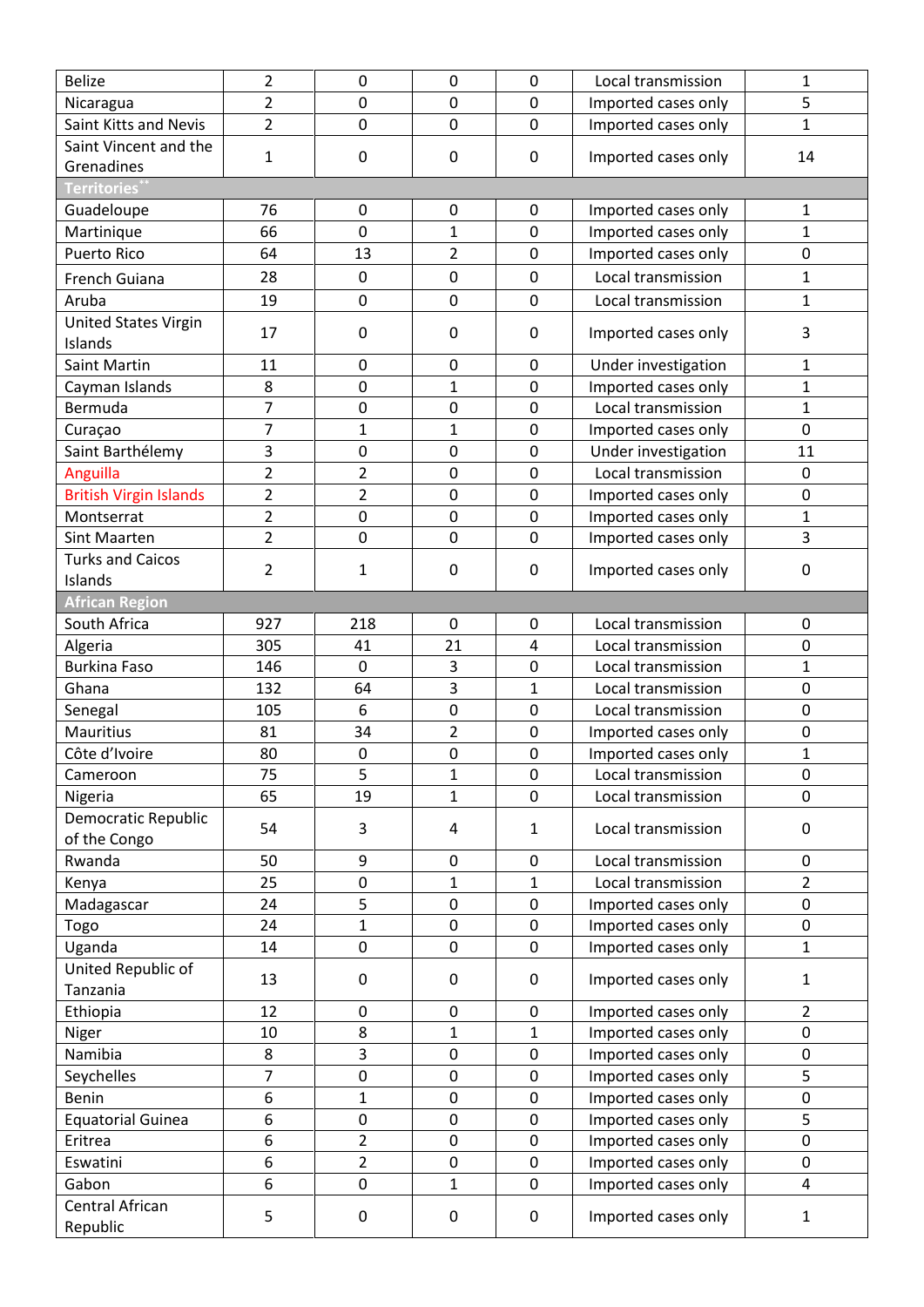| Chad                    | 5                        | $\overline{2}$ | 0            | 0        | Imported cases only | 0              |
|-------------------------|--------------------------|----------------|--------------|----------|---------------------|----------------|
| Guinea                  | 5                        | 1              | 0            | 0        | Imported cases only | 0              |
| Mozambique              | 5                        | $\mathbf 0$    | 0            | 0        | Local transmission  | 1              |
| Congo                   | 4                        | $\mathbf 0$    | 0            | 0        | Imported cases only | 5              |
| Cabo Verde              | 3                        | $\mathbf 0$    | 0            | 0        | Imported cases only | 5              |
| Liberia                 | 3                        | $\mathbf 0$    | 0            | 0        | Local transmission  | 5              |
| Mauritania              | 3                        | 1              | 0            | 0        | Imported cases only | 0              |
| Zambia                  | 3                        | $\mathbf 0$    | 0            | 0        | Imported cases only | 4              |
| Zimbabwe                | 3                        | $\mathbf{1}$   | $\mathbf{1}$ | 0        | Imported cases only | 0              |
| Angola                  | $\overline{2}$           | $\mathbf 0$    | $\Omega$     | $\Omega$ | Imported cases only | 5              |
| Gambia                  | 2                        | $\mathbf 0$    | 0            | 0        | Imported cases only | $\overline{2}$ |
| Guinea-Bissau           | $\overline{\mathcal{L}}$ | $\mathbf 0$    | 0            | 0        | Imported cases only | 1              |
| Mali                    | 2                        | $\mathbf 0$    | 0            | 0        | Imported cases only | 1              |
| Territories*            |                          |                |              |          |                     |                |
| Réunion                 | 135                      | 41             | $\Omega$     | 0        | Local transmission  | $\mathbf 0$    |
| Mayotte                 | 50                       | 15             | 0            | 0        | Local transmission  | 0              |
| <b>Subtotal for all</b> | 508452                   | 46484          | 23328        | 2501     |                     |                |
| regions                 |                          |                |              |          |                     |                |
| International           |                          |                |              |          |                     |                |
| conveyance              | 712                      | 0              | 7            | 0        | Local transmission  | 11             |
| (Diamond Princess)      |                          |                |              |          |                     |                |
| <b>Grand total</b>      | 509164                   | 46484          | 23335        | 2501     |                     |                |

\*Numbers include both domestic and repatriated cases

**†**The designations employed and the presentation of the material in this publication do not imply the expression of any opinion whatsoever on the part of WHO concerning the legal status of any country, territory, city or area or of its authorities, or concerning the delimitation of its frontiers or boundaries. Dotted and dashed lines on maps represent approximate border lines for which there may not yet be full agreement. ‡Case classifications are based o[n WHO case definitions](https://www.who.int/publications-detail/global-surveillance-for-human-infection-with-novel-coronavirus-(2019-ncov)) for COVID-19.

**§**Transmission classification is based on WHO analysis of available official data and may be subject to reclassification as additional data become available. Countries/territories/areas experiencing multiple types of transmission are classified in the highest category for which there is evidence; they may be removed from a given category if interruption of transmission can be demonstrated. It should be noted that even within categories, different countries/territories/areas may have differing degrees of transmission as indicated by the differing numbers of cases and other factors. Not all locations within a given country/territory/area are equally affected. Terms:

- **Community transmission** is evidenced by the inability to relate confirmed cases through chains of transmission for a large number of cases, or by increasing positive tests through sentinel samples (routine systematic testing of respiratory samples from established laboratories).
- Local transmission indicates locations where the source of infection is within the reporting location.
- Imported cases only indicates locations where all cases have been acquired outside the location of reporting.
- **Under investigation** indicates locations where type of transmission has not been determined for any cases.
- **Interrupted transmission** indicates locations where interruption of transmission has been demonstrated (details to be determined)

\*\* "Territories" include territories, areas, overseas dependencies and other jurisdictions of similar status

[1] All references to Kosovo should be understood to be in the context of the United Nations Security Council resolution 1244 (1999).

Due to differences in reporting methods, retrospective data consolidation, and reporting delays, the number of new cases may not always reflect the exact difference between yesterday's and today's totals. WHO COVID-19 Situation Reports present official counts of confirmed COVID-19 cases, thus differences between WHO reports and other sources of COVID-19 data using different inclusion criteria and different data cutoff times are to be expected.

New countries/territories/areas are shown in red.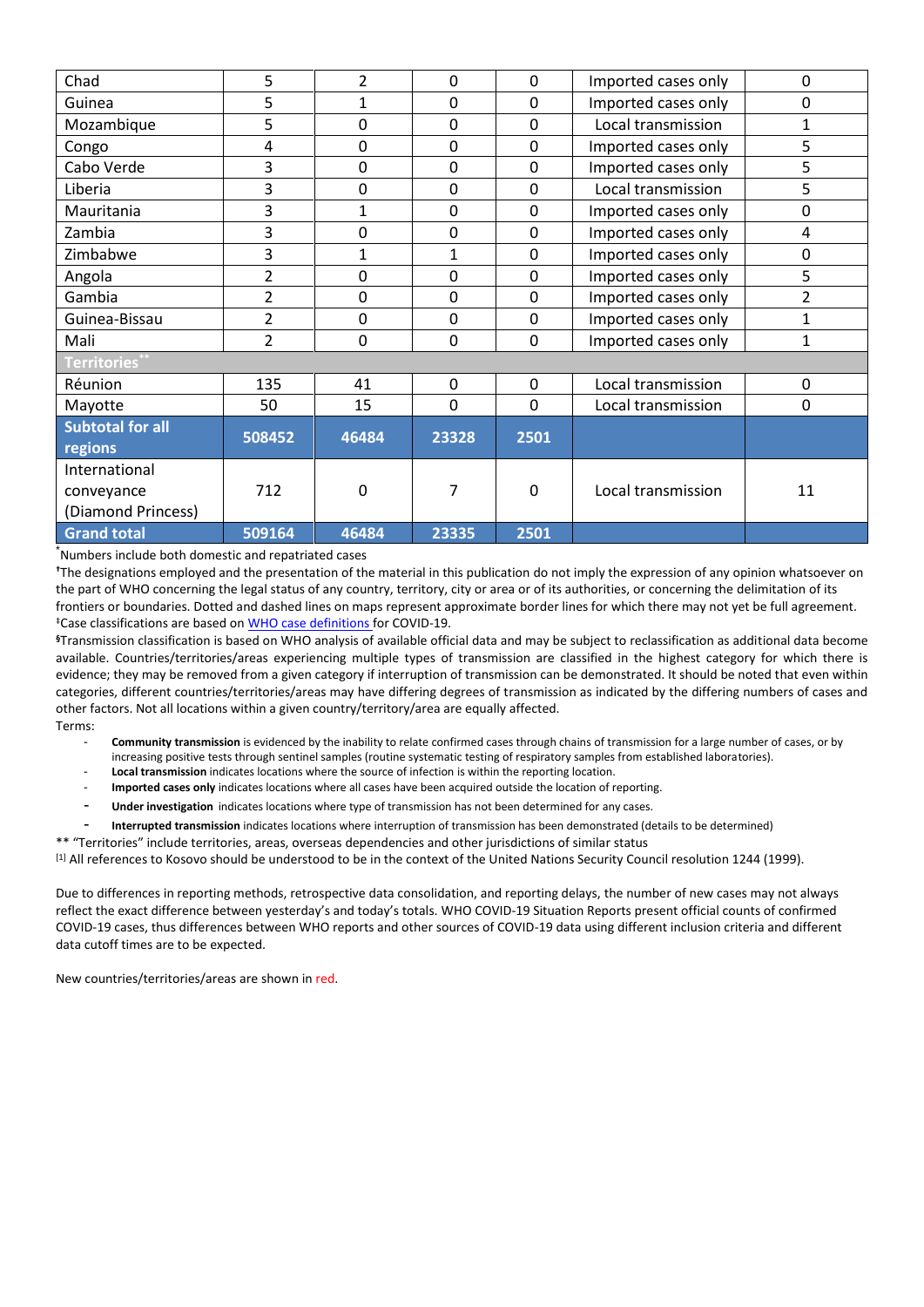#### **Figure 2. Epidemic curve of confirmed COVID-19, by date of report and WHO region through 27 March 2020**



#### **STRATEGIC OBJECTIVES**

WHO's strategic objectives for this response are to:

- Interrupt human-to-human transmission including reducing secondary infections among close contacts and health care workers, preventing transmission amplification events, and preventing further international spread\*;
- Identify, isolate and care for patients early, including providing optimized care for infected patients;
- Identify and reduce transmission from the animal source;
- Address crucial unknowns regarding clinical severity, extent of transmission and infection, treatment options, and accelerate the development of diagnostics, therapeutics and vaccines;
- Communicate critical risk and event information to all communities and counter misinformation;
- Minimize social and economic impact through multisectoral partnerships.

\*This can be achieved through a combination of public health measures, such as rapid identification, diagnosis and management of the cases, identification and follow up of the contacts, infection prevention and control in health care settings, implementation of health measures for travelers, awareness-raising in the population and risk communication.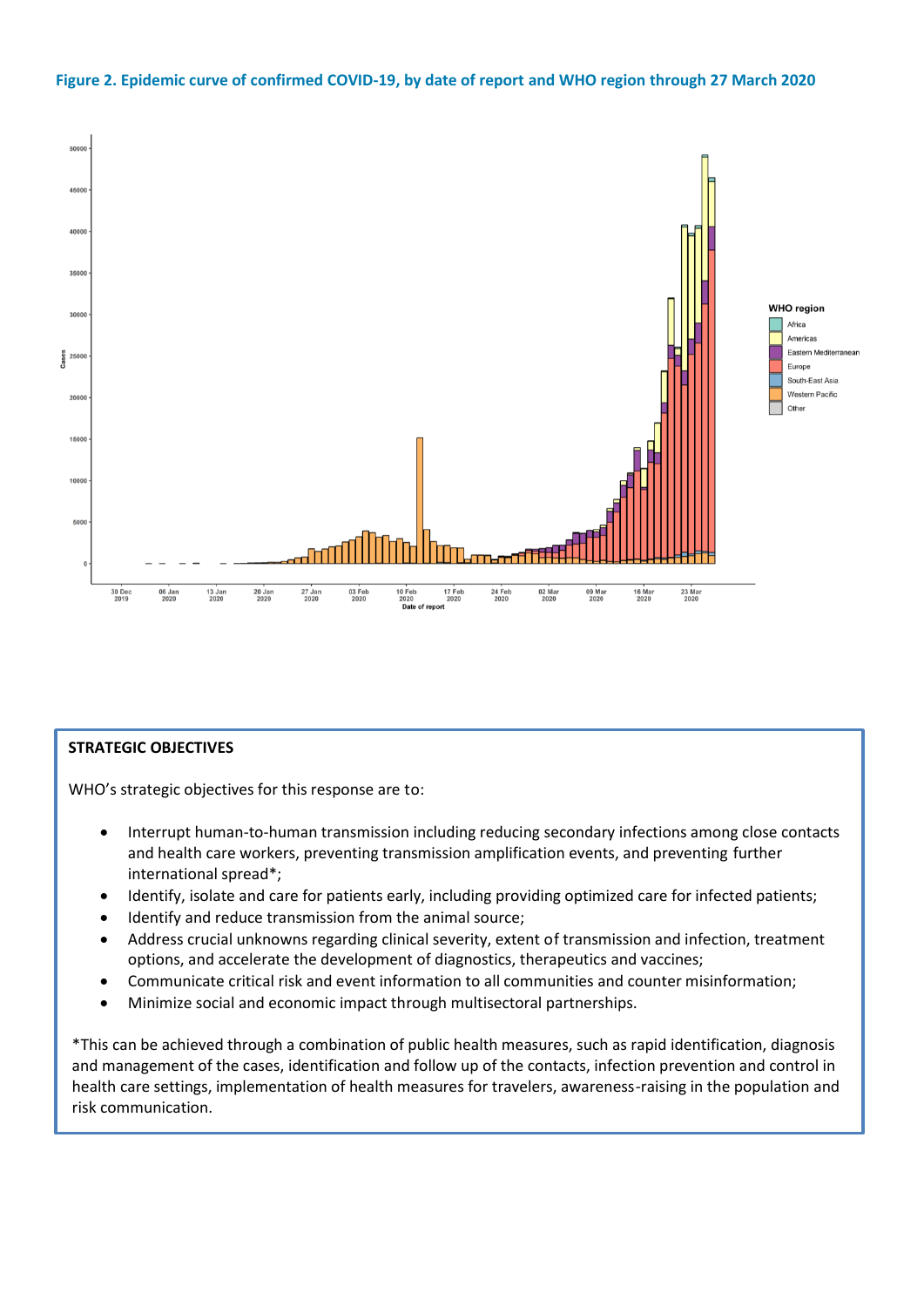# **PREPAREDNESS AND RESPONSE**

- To view all technical guidance documents regarding COVID-19, please go to [this webpage.](https://www.who.int/emergencies/diseases/novel-coronavirus-2019/technical-guidance)
- WHO has developed interim guidance for laboratory diagnosis, advice on the use of masks during home care and in health care settings in the context of the novel coronavirus (2019-nCoV) outbreak, clinical management, infection prevention and control in health care settings, home care for patients with suspected novel coronavirus, risk communication and community engagement and Global Surveillance for human infection with novel coronavirus (2019-nCoV).
- WHO is working closely with International Air Transport Association (IATA) and have jointly developed a guidance document to provide advice to cabin crew and airport workers, based on country queries. The guidance can be found on the **IATA webpage**.
- WHO has been in regular and direct contact with Member States where cases have been reported. WHO is also informing other countries about the situation and providing support as requested.
- WHO is working with its networks of researchers and other experts to coordinate global work on surveillance, epidemiology, mathematical modelling, diagnostics and virology, clinical care and treatment, infection prevention and control, and risk communication. WHO has issued interim guidance for countries, which are updated regularly.
- WHO has prepared a *[disease commodity package](https://www.who.int/publications-detail/disease-commodity-package---novel-coronavirus-(ncov)) that includes an essential list of biomedical equipment,* medicines and supplies necessary to care for patients with 2019-nCoV.
- WHO has provided recommendations to reduce risk of [transmission from animals to humans.](https://www.who.int/health-topics/coronavirus/who-recommendations-to-reduce-risk-of-transmission-of-emerging-pathogens-from-animals-to-humans-in-live-animal-markets)
- WHO has published an [updated advice for international traffic in relation to the outbreak of the novel](https://www.who.int/ith/2019-nCoV_advice_for_international_traffic-rev/en/)  [coronavirus 2019-nCoV.](https://www.who.int/ith/2019-nCoV_advice_for_international_traffic-rev/en/)
- WHO has activated the R&D blueprint to accelerate diagnostics, vaccines, and therapeutics.
- OpenWHO is an interactive, web-based, knowledge-transfer platform offering online courses to improve the response to health emergencies. [COVID-19 courses can be found here](https://openwho.org/channels/covid-19) and courses i[n additional national](https://openwho.org/channels/covid-19-national-languages)  [languages here.](https://openwho.org/channels/covid-19-national-languages) Specifically, WHO has developed online courses on the following topics:
	- o A general introduction to emerging respiratory viruses, including novel coronaviruses (available in Arabic, Chinese, English, French, Russian, Spanish, Hindi, Indian Sign Language, Persian, Portuguese, Serbian and Turkish);
	- o Clinical care for Severe Acute Respiratory Infections (available in English, French, Russian, Indonesian and Vietnamese);
	- o Health and safety briefing for respiratory diseases ePROTECT (available in Chinese, English, French, Russian, Spanish, Indonesian and Portuguese);
	- o Infection Prevention and Control for Novel Coronavirus (COVID-19) (available in Chinese, English, French, Russian, Spanish, Indonesian, Italian, Japanese, Portuguese and Serbian); and
	- o COVID-19 Operational Planning Guidelines and COVID-19 Partners Platform to support country preparedness and response (available in English and coming soon in additional languages).
- WHO is providing guidance on early investigations, which are critical in an outbreak of a new virus. The data collected from the protocols can be used to refine recommendations for surveillance and case definitions, to characterize the key epidemiological transmission features of COVID-19, help understand spread, severity, spectrum of disease, impact on the community and to inform operational models for implementation of countermeasures such as case isolation, contact tracing and isolation. Several protocols are available [here.](https://www.who.int/emergencies/diseases/novel-coronavirus-2019/technical-guidance/early-investigations) One such protocol is for the investigation of early COVID-19 cases and contacts (the "First Few X (FFX) Cases and [contact investigation protocol for 2019-novel coronavirus \(2019-nCoV\) infection](https://www.who.int/publications-detail/the-first-few-x-(ffx)-cases-and-contact-investigation-protocol-for-2019-novel-coronavirus-(2019-ncov)-infection)"). The protocol is designed to gain an early understanding of the key clinical, epidemiological and virological characteristics of the first cases of COVID-19 infection detected in any individual country, to inform the development and updating of public health guidance to manage cases and reduce the potential spread and impact of infection.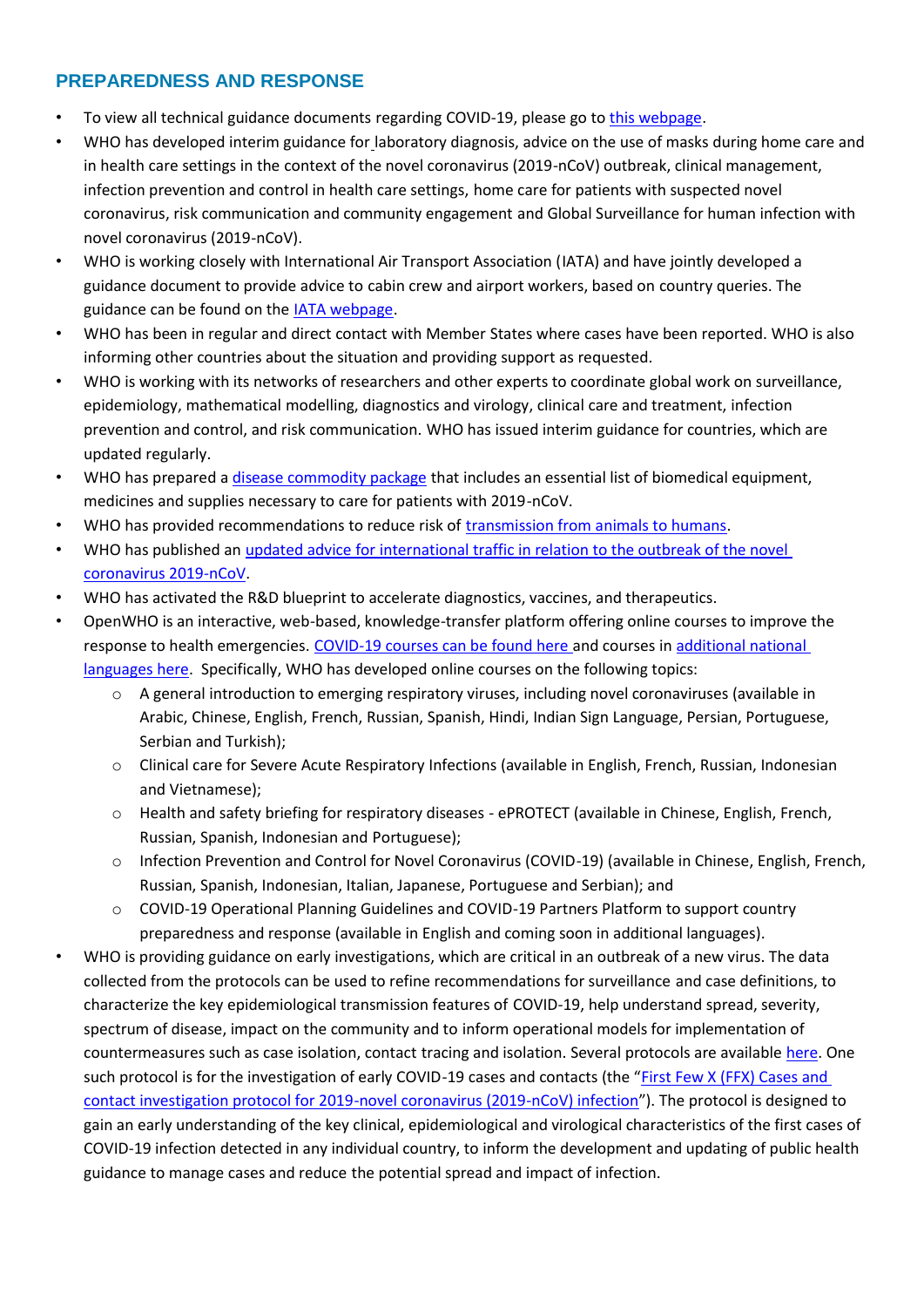# **RECOMMENDATIONS AND ADVICE FOR THE PUBLIC**

If you are not in an area where COVID-19 is spreading or have not travelled from an area where COVID-19 is spreading or have not been in contact with an infected patient, your risk of infection is low. It is understandable that you may feel anxious about the outbreak. Get the facts from reliable sources to help you accurately determine your risks so that you can take reasonable precautions (se[e Frequently Asked Questions\)](https://www.who.int/news-room/q-a-detail/q-a-coronaviruses). Seek guidance from WHO, your healthcare provider, your national public health authority or your employer for accurate information on COVID-19 and whether COVID-19 is circulating where you live. It is important to be informed of the situation and take appropriate measures to protect yourself and your family (see [Protection measures for everyone\)](https://www.who.int/emergencies/diseases/novel-coronavirus-2019/advice-for-public).

If you are in an area where there are cases of COVID-19 you need to take the risk of infection seriously. Follow the advice of WHO and guidance issued by national and local health authorities. For most people, COVID-19 infection will cause mild illness however, it can make some people very ill and, in some people, it can be fatal. Older people, and those with pre-existing medical conditions (such as cardiovascular disease, chronic respiratory disease or diabetes) are at risk for severe disease (Se[e Protection measures for persons who are in or have recently visited \(past](https://www.who.int/emergencies/diseases/novel-coronavirus-2019/advice-for-public)  [14 days\) areas where COVID-19 is spreading\)](https://www.who.int/emergencies/diseases/novel-coronavirus-2019/advice-for-public).

# **CASE DEFINITIONS**

WHO periodically updates the [Global Surveillance for human infection with coronavirus disease \(COVID-19\)](https://www.who.int/publications-detail/global-surveillance-for-human-infection-with-novel-coronavirus-(2019-ncov)) document which includes case definitions.

For easy reference, case definitions are included below.

#### **Suspect case**

- A. A patient with acute respiratory illness (fever and at least one sign/symptom of respiratory disease, e.g., cough, shortness of breath), AND a history of travel to or residence in a location reporting community transmission of COVID-19 disease during the 14 days prior to symptom onset.
	- **OR**
- B. A patient with any acute respiratory illness AND having been in contact with a confirmed or probable COVID-19 case (see definition of contact) in the last 14 days prior to symptom onset;

#### **OR**

C. A patient with severe acute respiratory illness (fever and at least one sign/symptom of respiratory disease, e.g., cough, shortness of breath; AND requiring hospitalization) AND in the absence of an alternative diagnosis that fully explains the clinical presentation.

#### **Probable case**

- A. A suspect case for whom testing for the COVID-19 virus is inconclusive.
	- a. Inconclusive being the result of the test reported by the laboratory.

**OR**

B. A suspect case for whom testing could not be performed for any reason.

#### **Confirmed case**

A person with laboratory confirmation of COVID-19 infection, irrespective of clinical signs and symptoms.

• Technical guidance for laboratory testing can be found [here.](https://www.who.int/emergencies/diseases/novel-coronavirus-2019/technical-guidance/laboratory-guidance)

#### **Definition of contact**

A contact is a person who experienced any one of the following exposures during the 2 days before and the 14 days